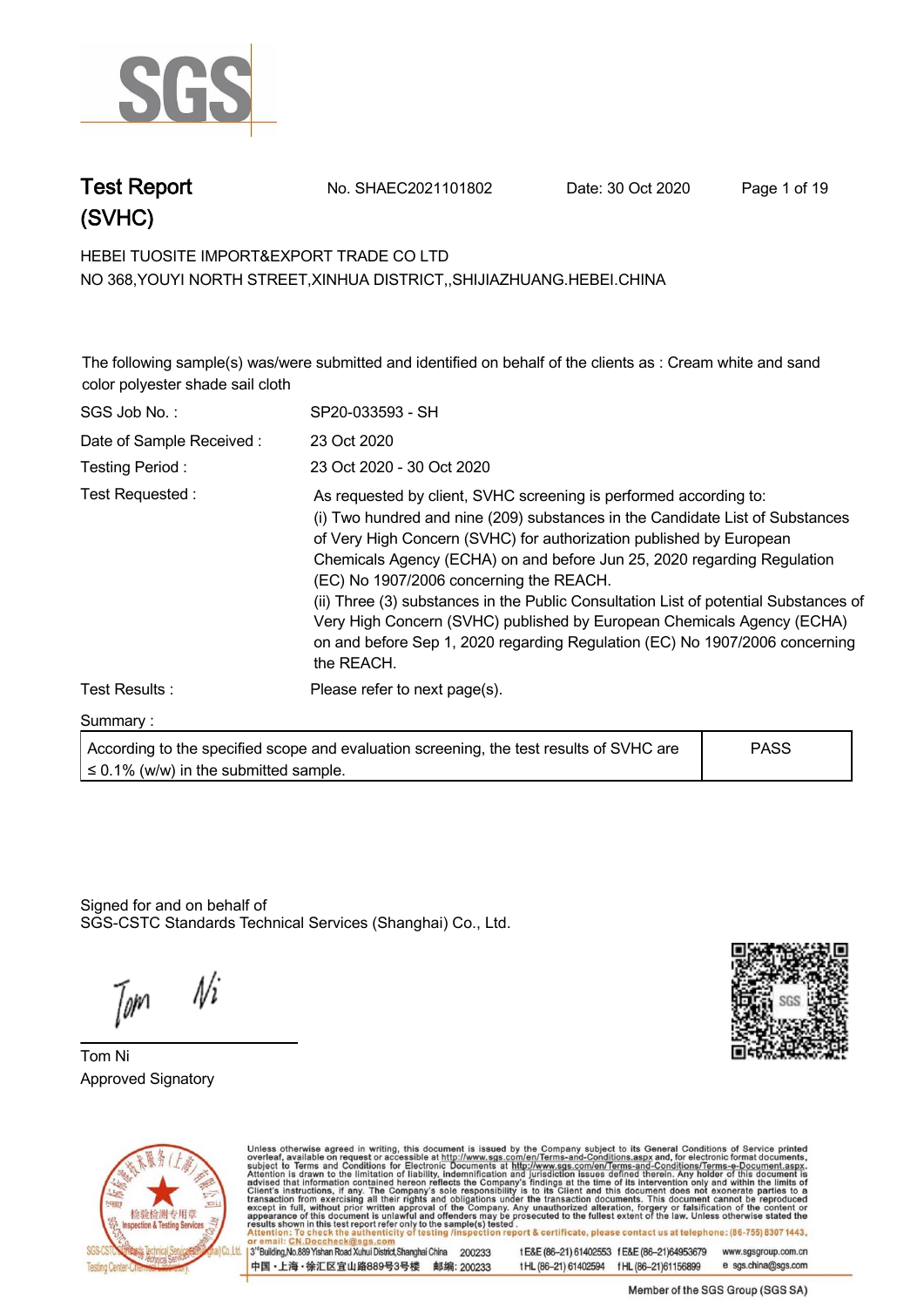

**Test Report. No. SHAEC2021101802 Date: 30 Oct 2020. Page 2 of 19.**

#### **Remark :.**

 **1. The chemical analysis of specified SVHC is performed by means of currently available analytical techniques against the following SVHC related documents published by ECHA: http://echa.europa.eu/web/guest/candidate-list-table** 

 **These lists are under evaluation by ECHA and may subject to change in the future.** 

 **2. REACH obligation:** 

 **2.1 Concerning article(s):** 

#### **Communication:**

 **Article 33 of Regulation (EC) No 1907/2006 requires supplier of an article containing a substance meeting the criteria in Article 57 and identified in accordance with Article 59(1) in a concentration above 0.1% weight by weight (w/w) shall provide the recipient of the article with sufficient information, available to the supplier, to allow safe use of the article including, as a minimum, the name of that substance in the Candidate List.** 

#### **Notification:**

 **In accordance with Regulation (EC) No 1907/2006, any EU producer or importer of articles shall notify ECHA, in accordance with paragraph 4 of Article 7, if a substance meets the criteria in Article 57 and is identified in accordance with Article 59(1) of the Regulation, if (a) the substance in the Candidate List is present in those articles in quantities totaling over one tonne per producer or importer per year; and (b) the substance in the Candidate List is present in those articles above a concentration of 0.1% weight by weight (w/w).** 

 **SGS adopts the ruling of the Court of Justice of the European Union on the definition of an article under REACH unless indicated otherwise. Detail explanation is available at the following link:** 

 **http://www.sgs.com/-/media/global/documents/technical-documents/technical-bulletins/sgs-crs position-statement-on-svhc-in-articles-a4-en-16-06.pdf?la=en** 

#### **2.2 Concerning material(s):**

 **Test results in this report are based on the tested sample. This report refers to testing result of tested sample submitted as homogenous material(s). In case such material is being used to compose an article, the results indicated in this report may not represent SVHC concentration in such article. If this report refers to testing result of composite material group by equal weight proportion, the material in each composite test group may come from more than one article.** 

 **If the sample is a substance or mixture, and it directly exports to EU, client has the obligation to comply with the supply chain communication obligation under Article 31 of Regulation (EC) No. 1907/2006 and the conditions of Authorization of substance of very high concern included in the Annex XIV of the Regulation (EC) No. 1907/2006.** 

#### **2.3 Concerning substance and preparation:**

 **If a SVHC is found over 0.1% (w/w) and/or the specific concentration limit which is set in Regulation (EC) No 1272/2008 and its amendments, client is suggested to prepare a Safety** 



Unless otherwise agreed in writing, this document is issued by the Company subject to its General Conditions of Service printed overleaf, available on request or accessible at http://www.sgs.com/en/Terms-and-Conditions.asp

3<sup>rd</sup>Building, No.889 Yishan Road Xuhui District, Shanghai China 200233 中国·上海·徐汇区宜山路889号3号楼 邮编: 200233 tE&E (86-21) 61402553 fE&E (86-21)64953679 www.sgsgroup.com.cn t HL (86-21) 61402594 f HL (86-21) 61156899 e sgs.china@sgs.com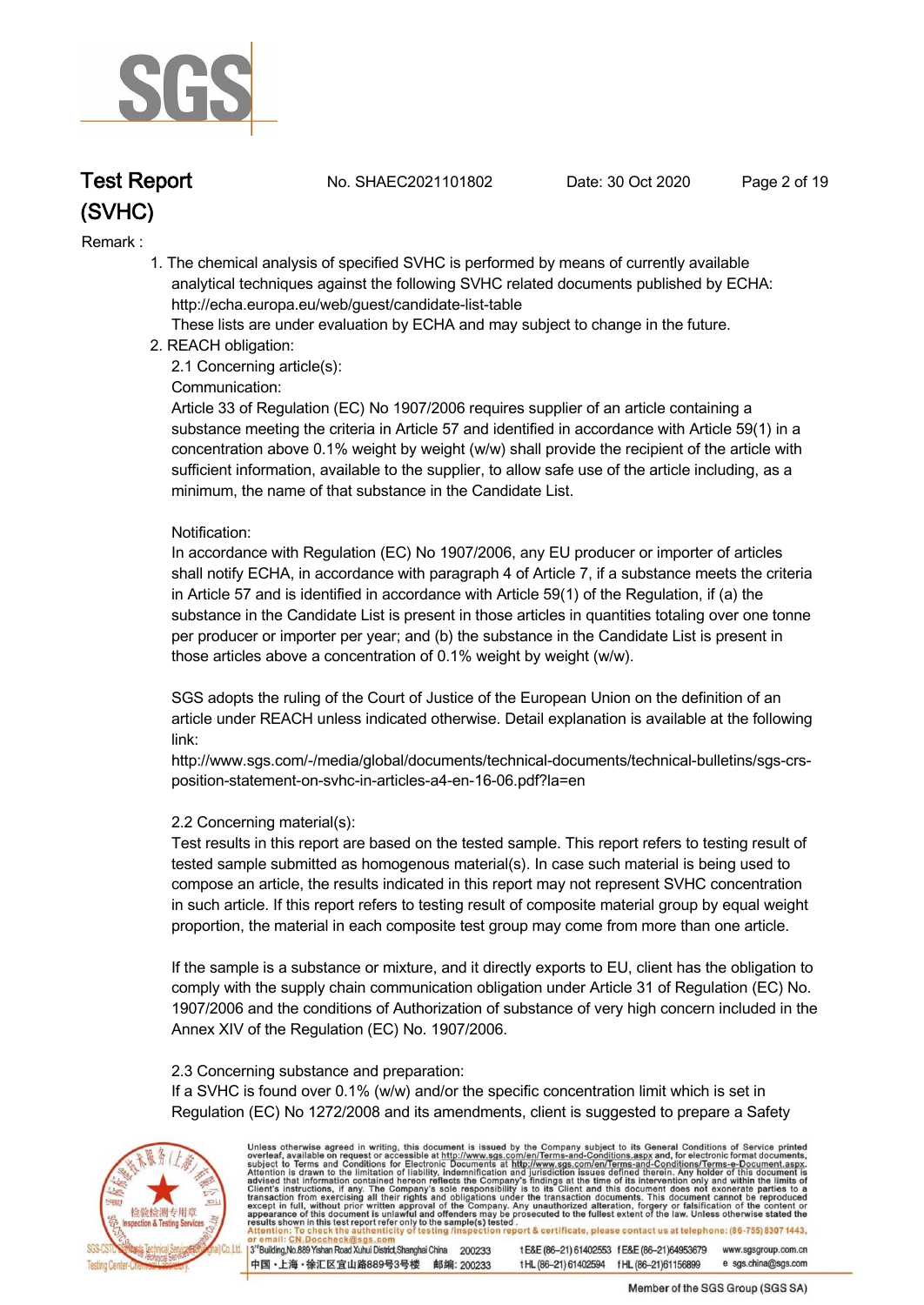

**Test Report. No. SHAEC2021101802 Date: 30 Oct 2020. Page 3 of 19.**

 **Data Sheet (SDS) against the SVHC to comply with the supply chain communication obligation under Regulation (EC) No 1907/2006, in which:** 

 **- a substance that is classified as hazardous under the CLP Regulation (EC) No 1272/2008.** 

 **- a mixture that is classified as hazardous under the CLP Regulation (EC) No 1272/2008, when it contains a substance with concentration equal to, or greater than the classification limit as set in Regulation (EC) No. 1272/2008; or** 

 **- a mixture is not classified as hazardous under the CLP Regulation (EC) No 1272/2008, but contains either:** 

 **(a) a substance posing human health or environmental hazards in an individual concentration of ≥ 1 % by weight for mixtures that are solid or liquids (i.e., non-gaseous mixtures) or ≥ 0.2 % by volume for gaseous mixtures; or** 

 **(b) a substance that is PBT, or vPvB in an individual concentration of ≥ 0.1 % by weight for mixtures that are solid or liquids (i.e., non-gaseous mixtures); or** 

 **(c) a substance on the SVHC candidate list (for reasons other than those listed above), in an individual concentration of ≥ 0.1 % by weight for non-gaseous mixtures; or** 

- **(d) a substance for which there are Europe-wide workplace exposure limits.**
- **3. If a SVHC is found over the reporting limit, client is suggested to identify the component which contains the SVHC and the exact concentration of the SVHC by requesting further quantitative analysis from the laboratory.**

#### **Test Sample :.**

#### **Sample Description :.**

| Specimen        | SGS.      | <b>Description</b>                         |
|-----------------|-----------|--------------------------------------------|
| No.             | Sample ID |                                            |
| SN <sub>1</sub> |           | SHA20-211018.002 Brown solid + beige solid |

#### **Test Method :.**

**SGS In-House method-SHTC-CHEM-SOP-97-T, SHTC-CHEM-SOP-302-T, Analyzed by ICP-OES, UV-VIS, GC-MS, HPLC-DAD/MS and Colorimetric Method. .**



Unless otherwise agreed in writing, this document is issued by the Company subject to its General Conditions of Service printed overleaf, available on request or accessible at http://www.sgs.com/en/Terms-and-Conditions.asp

3<sup>rd</sup>Building, No.889 Yishan Road Xuhui District, Shanghai China 200233 中国·上海·徐汇区宜山路889号3号楼 邮编: 200233 tE&E (86-21) 61402553 fE&E (86-21)64953679 www.sgsgroup.com.cn

t HL (86-21) 61402594 f HL (86-21) 61156899 e sgs.china@sgs.com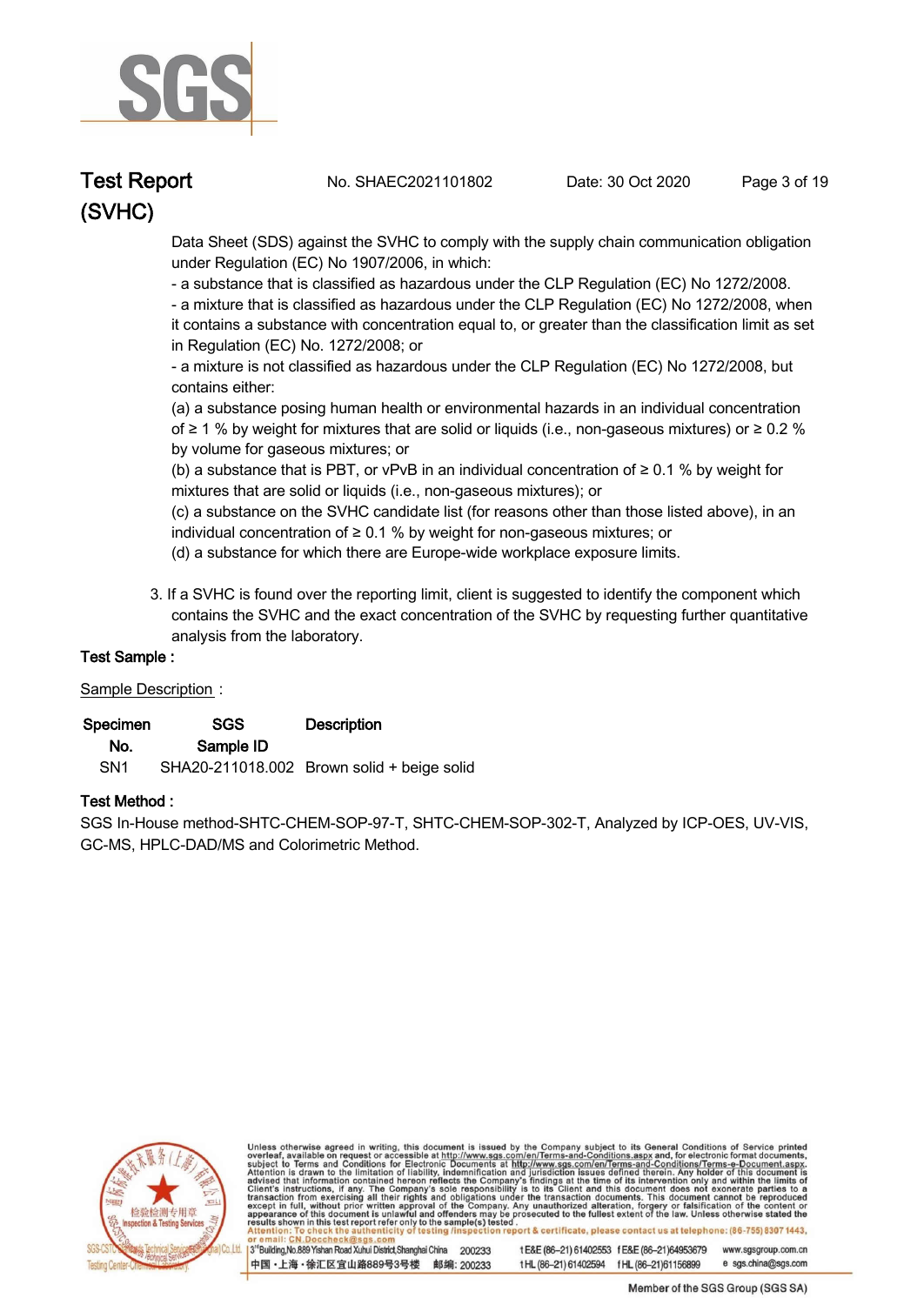

**Test Report. No. SHAEC2021101802 Date: 30 Oct 2020. Page 4 of 19.**

#### **Test Result: (Substances in the Candidate List of SVHC)**

|        | <b>Batch Substance Name</b>       | CAS No. | 002<br>Concentration (%) | (% )<br>RL               |
|--------|-----------------------------------|---------|--------------------------|--------------------------|
| $\sim$ | All tested SVHC in candidate list |         | ND.                      | $\overline{\phantom{0}}$ |

#### **Test Result: (Substances in the Consultation List of potential SVHC)**

|                          | <b>Batch Substance Name</b>          | CAS No.                  | 002<br>Concentration (%) | (% )<br>RL               |
|--------------------------|--------------------------------------|--------------------------|--------------------------|--------------------------|
| $\overline{\phantom{0}}$ | All tested SVHC in consultation list | $\overline{\phantom{0}}$ | NL                       | $\overline{\phantom{a}}$ |



Unless otherwise agreed in writing, this document is issued by the Company subject to its General Conditions of Service printed overleaf, available on request or accessible at http://www.sgs.com/en/Terms-and-Conditions.asp

3<sup>'</sup>Building, No.889 Yishan Road Xuhui District, Shanghai China 200233 中国·上海·徐汇区宜山路889号3号楼 邮编: 200233

tE&E (86-21) 61402553 fE&E (86-21)64953679 www.sgsgroup.com.cn e sgs.china@sgs.com tHL (86-21) 61402594 fHL (86-21) 61156899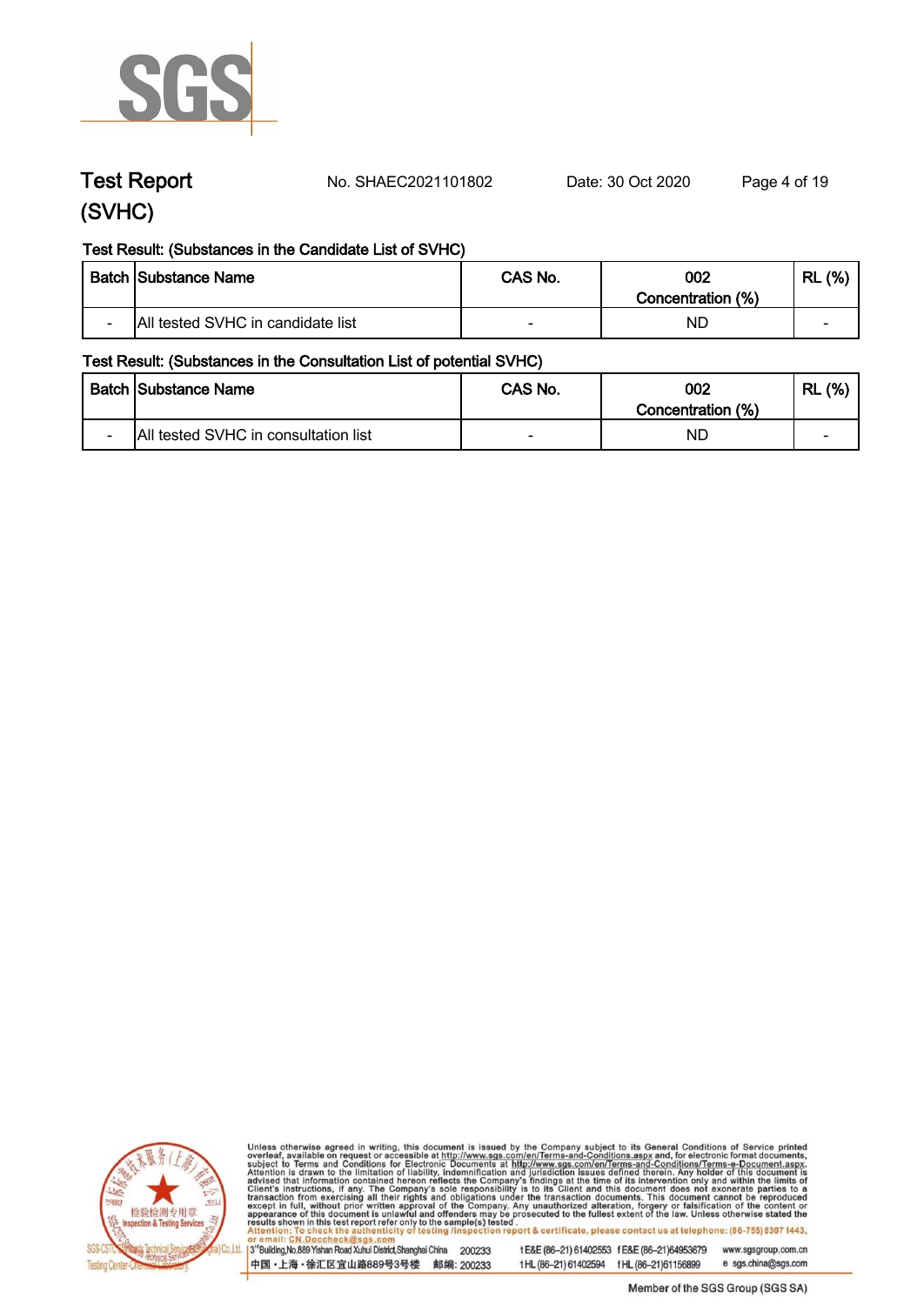

**Test Report. No. SHAEC2021101802 Date: 30 Oct 2020. Page 5 of 19.**

#### **Notes :.**

- **(1)The table above only shows detected SVHC, and SVHC that below RL are not reported. Please refer to Appendix for the full list of tested SVHC.**
- **(2) RL = Reporting Limit (Test data will be shown if it ≥ RL. RL is not regulatory limit.)**
- **ND = Not detected (lower than RL), ND is denoted on the SVHC substance.**
- **(3) \* The test result is based on the calculation of selected element(s) and to the worst-case scenario. \*\* The test result is based on the calculation of selected marker(s) and to the worst-case scenario. For detail information, please refer to the SGS REACH website:**

 **http://www.sgs.com/en/Consumer-Goods-Retail/Toys-and-Juvenile-Products/Toys/REACH/Managementof-SVHC.aspx**

 **Calculated concentration of boric compounds are based on the total boron for liquid, powder and paste samples and water extractive boron for other samples by ICP-OES.**

 **RL = 0.005% is evaluated for element (i.e. cobalt, arsenic, lead, chromium (VI), aluminum, zirconium, boron, strontium, zinc, antimony, titanium, barium and cadmium respectively), except molybdenum RL=0.0005%, boron RL=0.0025% (only for Lead bis(tetrafluoroborate)).**

- **(4) § The substance is proposed for the identification as SVHC only where it contains Michler's ketone (CAS Number: 90-94-8) or Michler's base (CAS Number: 101-61-1) ≥0.1% (w/w).**
- **(5) / = Substances in the Consultation List of SVHC .**

**(6)Composite test has been performed in equal proportion for the components/material per client requested. And the result is calculated using the minimum sample weight. .**



Unless otherwise agreed in writing, this document is issued by the Company subject to its General Conditions of Service printed overleaf, available on request or accessible at http://www.sgs.com/en/Terms-and-Conditions.asp eport & certificate, please contact us at telephone: (86-755) 8307 1443, sting/i

3<sup>rd</sup>Building, No.889 Yishan Road Xuhui District, Shanghai China 200233 中国·上海·徐汇区宜山路889号3号楼 邮编: 200233 t E&E (86-21) 61402553 f E&E (86-21)64953679 www.sgsgroup.com.cn

t HL (86-21) 61402594 f HL (86-21) 61156899 e sgs.china@sgs.com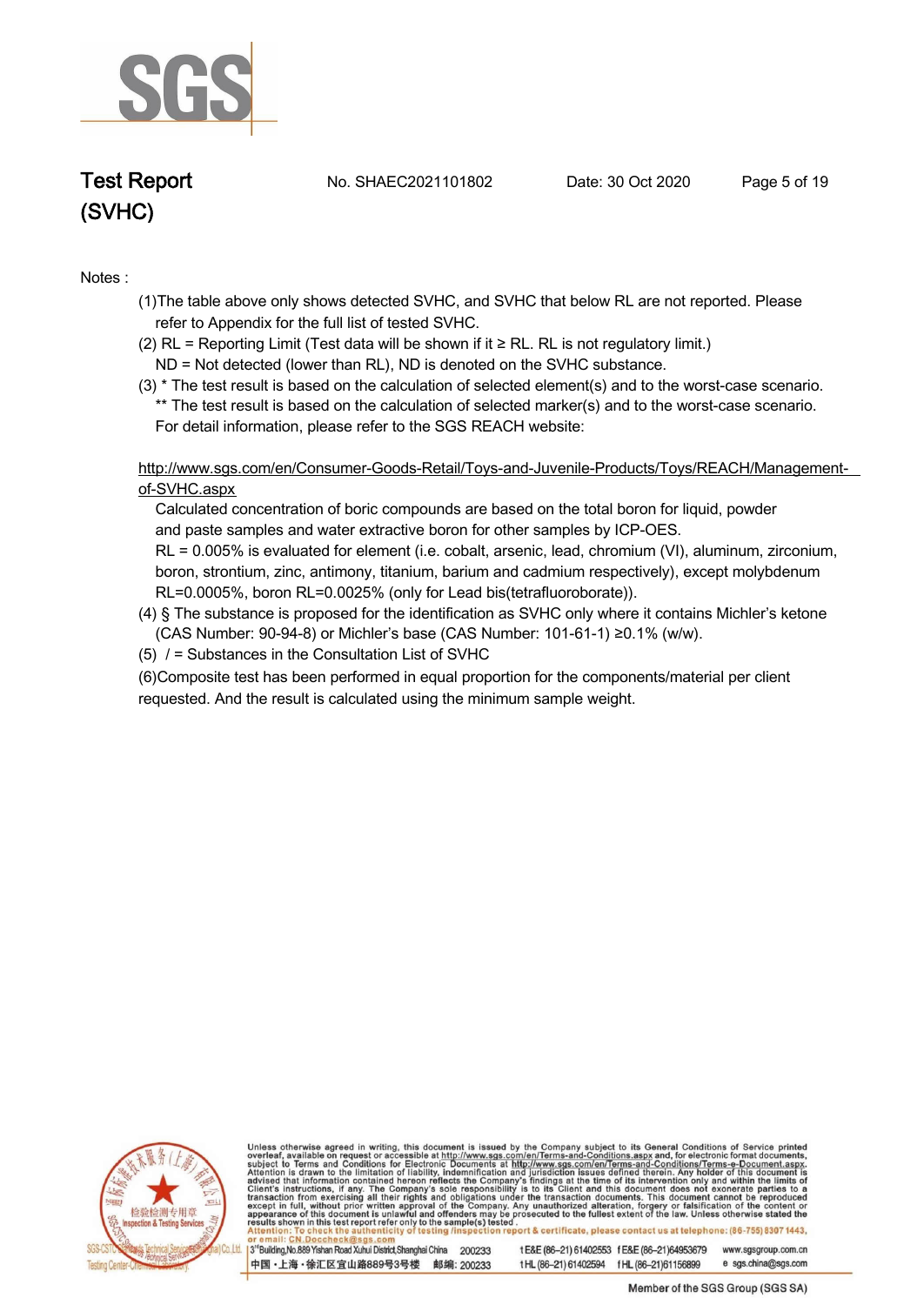

**Test Report. No. SHAEC2021101802 Date: 30 Oct 2020. Page 6 of 19.**

# **(SVHC)**

#### **Appendix**

#### **Full list of tested SVHC:**

| <b>Batch</b>               | No.              | <b>Substance Name</b>                                                                                      | CAS No.                  | <b>RL</b> (%) |
|----------------------------|------------------|------------------------------------------------------------------------------------------------------------|--------------------------|---------------|
| ı                          | $\mathbf{1}$     | 4,4'-Diaminodiphenylmethane(MDA)                                                                           | 101-77-9                 | 0.050         |
| I                          | $\overline{2}$   | 5-tert-butyl-2,4,6-trinitro-m-xylene (musk xylene)                                                         | $81 - 15 - 2$            | 0.050         |
|                            | 3                | Alkanes, C10-13, chloro (Short Chain Chlorinated Paraffins)                                                | 85535-84-8               | 0.050         |
|                            | $\overline{4}$   | Anthracene                                                                                                 | 120-12-7                 | 0.050         |
| I                          | 5                | Benzyl butyl phthalate (BBP)                                                                               | 85-68-7                  | 0.050         |
| I                          | $\,6$            | Bis (2-ethylhexyl)phthalate (DEHP)                                                                         | 117-81-7                 | 0.050         |
| $\mathbf{I}$               | $\overline{7}$   | Bis(tributyltin) oxide (TBTO)                                                                              | 56-35-9                  | 0.050         |
| $\mathbf{I}$               | 8                | Cobalt dichloride*                                                                                         | 7646-79-9                | 0.005         |
| I                          | $\boldsymbol{9}$ | Diarsenic pentaoxide*                                                                                      | 1303-28-2                | 0.005         |
| I                          | 10               | Diarsenic trioxide*                                                                                        | 1327-53-3                | 0.005         |
| <b>I</b>                   | 11               | Dibutyl phthalate (DBP)                                                                                    | 84-74-2                  | 0.050         |
| I                          | 12               | Hexabromocyclododecane (HBCDD) and all major<br>diastereoisomers identified (α-HBCDD, β-HBCDD,<br>y-HBCDD) |                          | 0.050         |
| $\mathbf{I}$               | 13               | Lead hydrogen arsenate*                                                                                    | 7784-40-9                | 0.005         |
| $\mathbf{I}$               | 14               | Sodium dichromate*                                                                                         | 7789-12-0,<br>10588-01-9 | 0.005         |
| <b>I</b>                   | 15               | Triethyl arsenate*                                                                                         | 15606-95-8               | 0.005         |
| $\mathbf{II}$              | 16               | 2,4-Dinitrotoluene                                                                                         | 121-14-2                 | 0.050         |
| $\mathop{\rm II}\nolimits$ | 17               | Acrylamide                                                                                                 | 79-06-1                  | 0.050         |
| $\mathbf{II}$              | 18               | Anthracene oil**                                                                                           | 90640-80-5               | 0.050         |
| $\mathbf{II}$              | 19               | Anthracene oil, anthracene paste**                                                                         | 90640-81-6               | 0.050         |
| $\ensuremath{\mathsf{II}}$ | 20               | Anthracene oil, anthracene paste, anthracene fraction**                                                    | 91995-15-2               | 0.050         |



Unless otherwise agreed in writing, this document is issued by the Company subject to its General Conditions of Service printed overleaf, available on request or accessible at http://www.sgs.com/en/Terms-and-Conditions.asp

3<sup>te</sup>Building, No.889 Yishan Road Xuhui District, Shanghai China 200233 中国·上海·徐汇区宜山路889号3号楼 邮编: 200233

tE&E (86-21) 61402553 fE&E (86-21)64953679 www.sgsgroup.com.cn

tHL (86-21) 61402594 fHL (86-21)61156899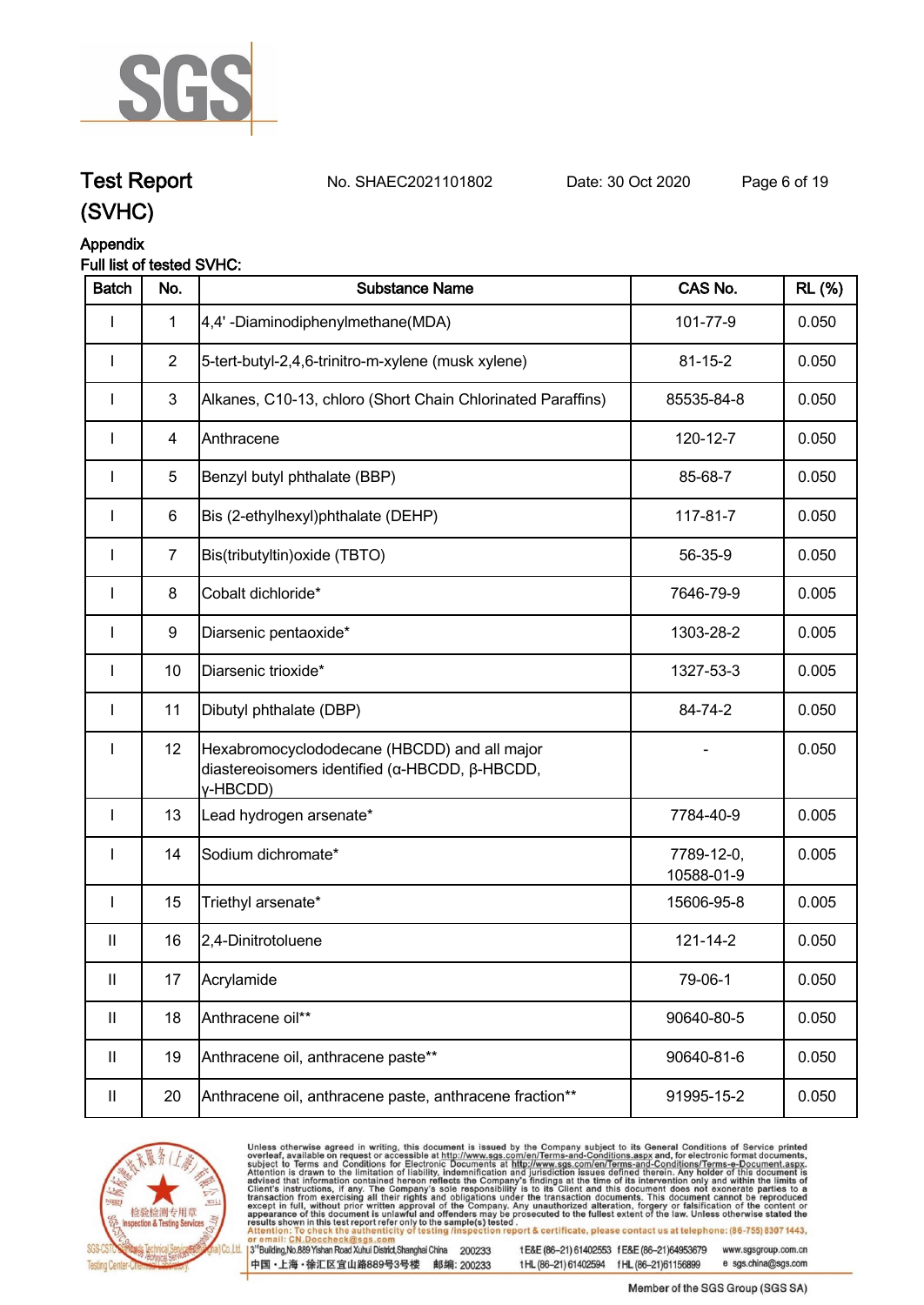

# **Test Report. No. SHAEC2021101802 Date: 30 Oct 2020. Page 7 of 19.**

**(SVHC)**

#### **Appendix**

#### **Full list of tested SVHC:**

| <b>Batch</b>       | No. | <b>Substance Name</b>                                                             | CAS No.                                | <b>RL</b> (%) |
|--------------------|-----|-----------------------------------------------------------------------------------|----------------------------------------|---------------|
| Ш                  | 21  | Anthracene oil, anthracene paste, distn. lights**                                 | 91995-17-4                             | 0.050         |
| $\mathbf{II}$      | 22  | Anthracene oil, anthracene-low**                                                  | 90640-82-7                             | 0.050         |
| $\mathbf{II}$      | 23  | Diisobutyl phthalate                                                              | 84-69-5                                | 0.050         |
| $\mathbf{II}$      | 24  | Lead chromate molybdate sulphate red (C.I. Pigment Red<br>$104$ <sup>*</sup>      | 12656-85-8                             | 0.005         |
| $\mathbf{II}$      | 25  | Lead chromate*                                                                    | 7758-97-6                              | 0.005         |
| $\mathbf{  }$      | 26  | Lead sulfochromate yellow (C.I. Pigment Yellow 34)*                               | 1344-37-2                              | 0.005         |
| $\mathbf{II}$      | 27  | Pitch, coal tar, high temp.**                                                     | 65996-93-2                             | 0.050         |
| $\mathbf{II}$      | 28  | Tris(2-chloroethyl)phosphate                                                      | 115-96-8                               | 0.050         |
| $\mathbf{III}$     | 29  | Ammonium dichromate*                                                              | 7789-09-5                              | 0.005         |
| $\mathbf{III}$     | 30  | Boric acid*                                                                       |                                        | 0.005         |
| $\mathop{\rm III}$ | 31  | Disodium tetraborate, anhydrous*                                                  | 1303-96-4,<br>1330-43-4,<br>12179-04-3 | 0.005         |
| $\mathbf{III}$     | 32  | Potassium chromate*                                                               | 7789-00-6                              | 0.005         |
| Ш                  | 33  | Potassium dichromate*                                                             | 7778-50-9                              | 0.005         |
| $\mathbf{III}$     | 34  | Sodium chromate*                                                                  | 7775-11-3                              | 0.005         |
| $\mathbf{III}$     | 35  | Tetraboron disodium heptaoxide, hydrate*                                          | 12267-73-1                             | 0.005         |
| Ш                  | 36  | Trichloroethylene                                                                 | 79-01-6                                | 0.050         |
| ${\sf IV}$         | 37  | 2-Ethoxyethanol                                                                   | 110-80-5                               | 0.050         |
| IV                 | 38  | 2-Methoxyethanol                                                                  | 109-86-4                               | 0.050         |
| IV                 | 39  | Chromic acid,<br>Oligomers of chromic acid and dichromic acid,<br>Dichromic acid* |                                        | 0.005         |



Unless otherwise agreed in writing, this document is issued by the Company subject to its General Conditions of Service printed overleaf, available on request or accessible at http://www.sgs.com/en/Terms-and-Conditions.asp

3<sup>te</sup>Building, No.889 Yishan Road Xuhui District, Shanghai China 200233 中国·上海·徐汇区宜山路889号3号楼 邮编: 200233

tE&E (86-21) 61402553 fE&E (86-21)64953679 www.sgsgroup.com.cn e sgs.china@sgs.com tHL (86-21) 61402594 fHL (86-21)61156899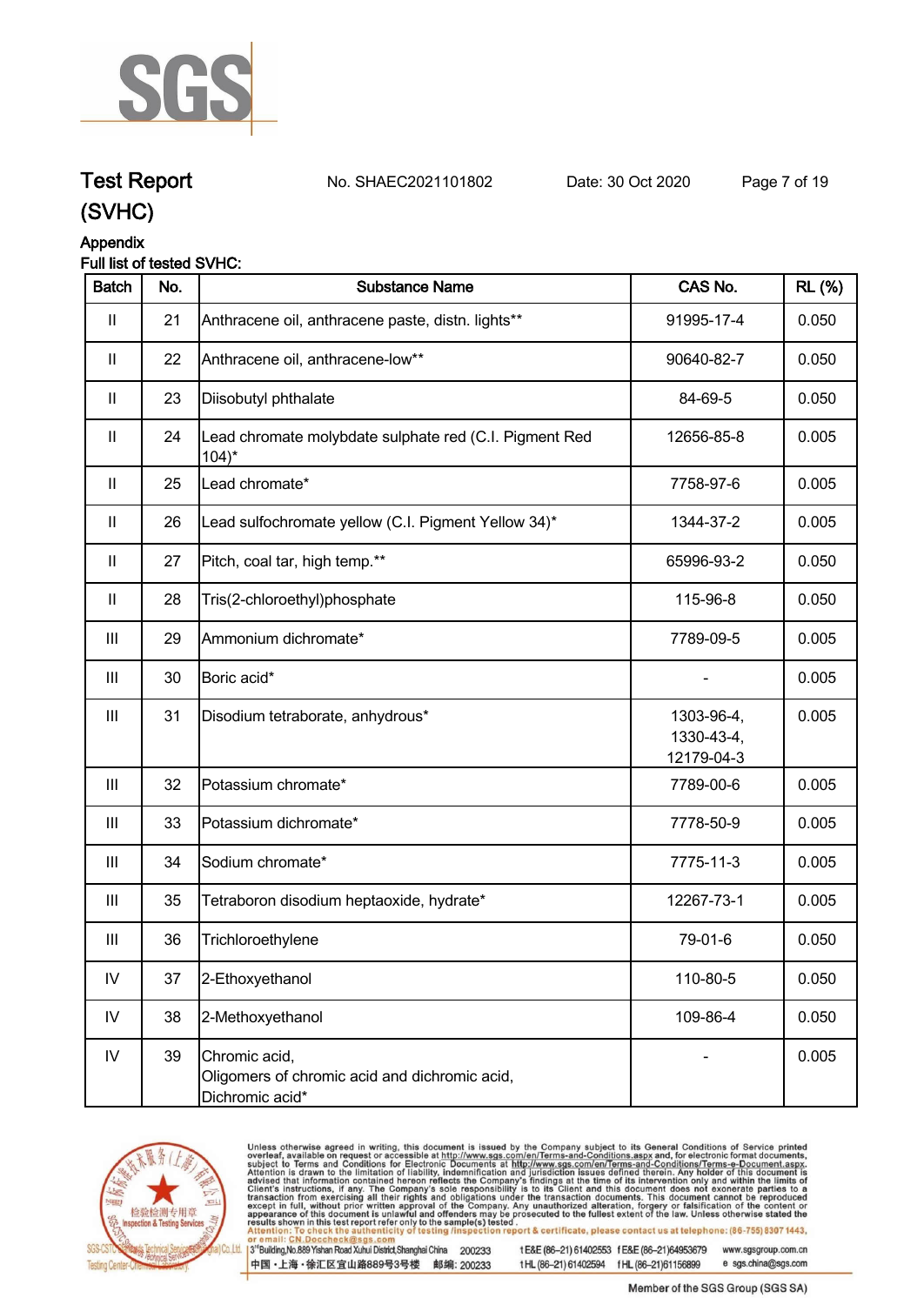

## **Test Report. No. SHAEC2021101802 Date: 30 Oct 2020. Page 8 of 19.**

**(SVHC)**

#### **Appendix**

#### **Full list of tested SVHC:**

| <b>Batch</b>  | No. | <b>Substance Name</b>                                                      | CAS No.                | <b>RL</b> (%) |
|---------------|-----|----------------------------------------------------------------------------|------------------------|---------------|
| $\mathsf{IV}$ | 40  | Chromium trioxide*                                                         | 1333-82-0              | 0.005         |
| IV            | 41  | Cobalt(II) carbonate*                                                      | 513-79-1               | 0.005         |
| IV            | 42  | Cobalt(II) diacetate*                                                      | 71-48-7                | 0.005         |
| IV            | 43  | Cobalt(II) dinitrate*                                                      | 10141-05-6             | 0.005         |
| IV            | 44  | Cobalt(II) sulphate*                                                       | 10124-43-3             | 0.005         |
| V             | 45  | 1,2,3-trichloropropane                                                     | 96-18-4                | 0.050         |
| $\vee$        | 46  | 1,2-Benzenedicarboxylic acid, di-C6-8-branched alkyl esters,<br>C7-rich    | 71888-89-6             | 0.050         |
| V             | 47  | 1,2-Benzenedicarboxylic acid, di-C7-11-branched and linear<br>alkyl esters | 68515-42-4             | 0.050         |
| $\vee$        | 48  | 1-methyl-2-pyrrolidone                                                     | 872-50-4               | 0.050         |
| V             | 49  | 2-ethoxyethyl acetate                                                      | 111-15-9               | 0.050         |
| $\vee$        | 50  | Hydrazine                                                                  | 7803-57-8,<br>302-01-2 | 0.050         |
| V             | 51  | Strontium chromate*                                                        | 7789-06-2              | 0.005         |
| VI            | 52  | 1,2-Dichloroethane                                                         | 107-06-2               | 0.050         |
| VI            | 53  | 2,2'-dichloro-4,4'-methylenedianiline                                      | $101 - 14 - 4$         | 0.050         |
| VI            | 54  | 2-Methoxyaniline; o-Anisidine                                              | $90 - 04 - 0$          | 0.050         |
| VI            | 55  | 4-(1,1,3,3-tetramethylbutyl)phenol                                         | 140-66-9               | 0.050         |
| VI            | 56  | Aluminosilicate Refractory Ceramic Fibres *                                |                        | 0.005         |
| VI            | 57  | Arsenic acid*                                                              | 7778-39-4              | 0.005         |
| VI            | 58  | Bis(2-methoxyethyl) ether                                                  | 111-96-6               | 0.050         |
| VI            | 59  | Bis(2-methoxyethyl) phthalate                                              | 117-82-8               | 0.050         |



Unless otherwise agreed in writing, this document is issued by the Company subject to its General Conditions of Service printed overleaf, available on request or accessible at http://www.sgs.com/en/Terms-and-Conditions.asp

3<sup>te</sup>Building, No.889 Yishan Road Xuhui District, Shanghai China 200233 中国·上海·徐汇区宜山路889号3号楼 邮编: 200233

tE&E (86-21) 61402553 fE&E (86-21)64953679 www.sgsgroup.com.cn

tHL (86-21) 61402594 fHL (86-21)61156899 e sgs.china@sgs.com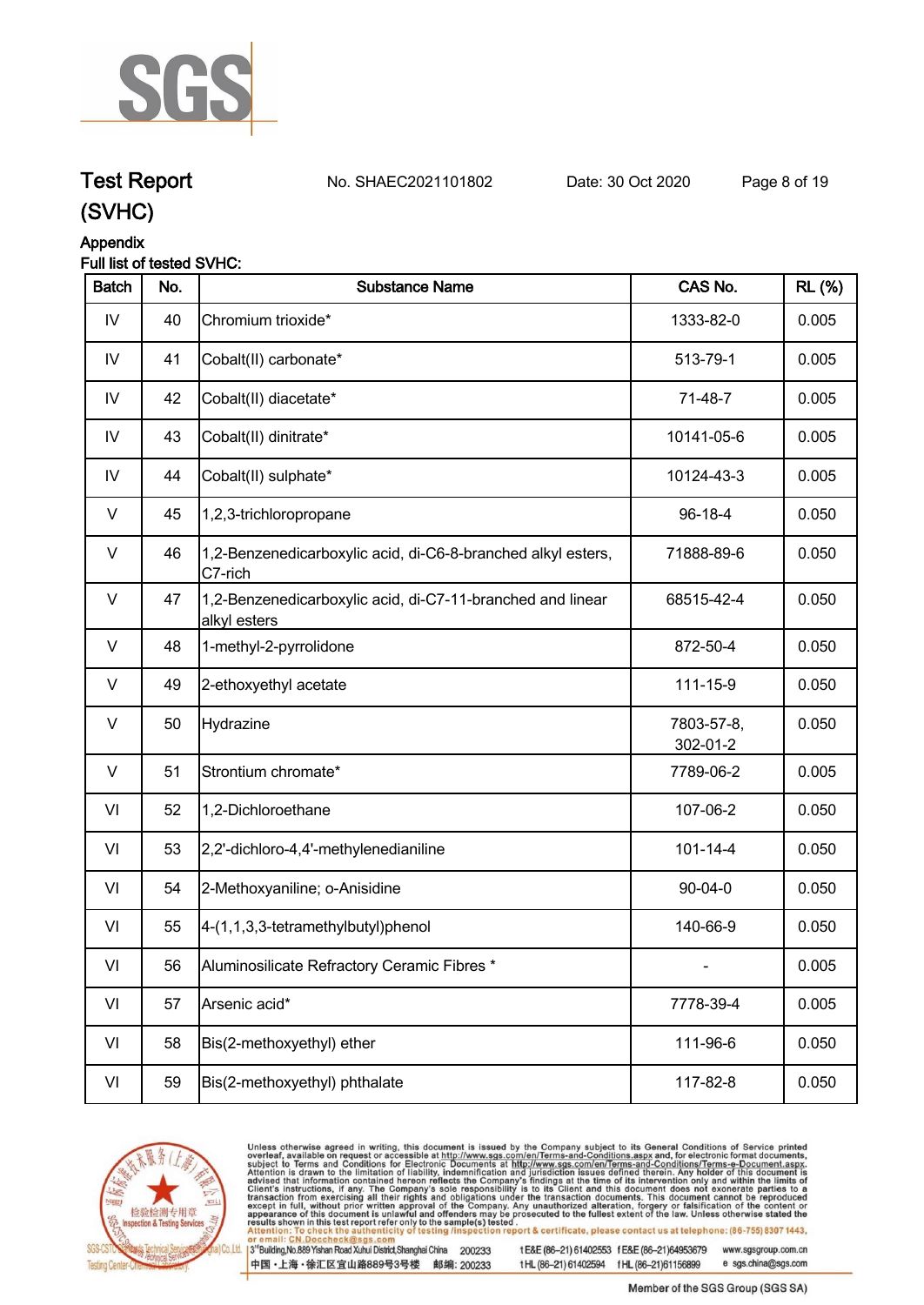

**Test Report. No. SHAEC2021101802 Date: 30 Oct 2020. Page 9 of 19.**

### **(SVHC)**

#### **Appendix**

#### **Full list of tested SVHC:**

| <b>Batch</b> | No. | <b>Substance Name</b>                                                                                                                               | CAS No.        | <b>RL</b> (%) |
|--------------|-----|-----------------------------------------------------------------------------------------------------------------------------------------------------|----------------|---------------|
| VI           | 60  | Calcium arsenate*                                                                                                                                   | 7778-44-1      | 0.005         |
| VI           | 61  | Dichromium tris(chromate) *                                                                                                                         | 24613-89-6     | 0.005         |
| VI           | 62  | Formaldehyde, oligomeric reaction products with aniline                                                                                             | 25214-70-4     | 0.050         |
| VI           | 63  | Lead diazide, Lead azide*                                                                                                                           | 13424-46-9     | 0.005         |
| VI           | 64  | Lead dipicrate*                                                                                                                                     | 6477-64-1      | 0.005         |
| VI           | 65  | Lead styphnate*                                                                                                                                     | 15245-44-0     | 0.005         |
| VI           | 66  | N,N-dimethylacetamide                                                                                                                               | 127-19-5       | 0.050         |
| VI           | 67  | Pentazinc chromate octahydroxide*                                                                                                                   | 49663-84-5     | 0.005         |
| VI           | 68  | Phenolphthalein                                                                                                                                     | 77-09-8        | 0.050         |
| VI           | 69  | Potassium hydroxyoctaoxodizincatedichromate*                                                                                                        | 11103-86-9     | 0.005         |
| VI           | 70  | Trilead diarsenate*                                                                                                                                 | 3687-31-8      | 0.005         |
| VI           | 71  | Zirconia Aluminosilicate Refractory Ceramic Fibres*                                                                                                 |                | 0.005         |
| VII          | 72  | [[4-[[4-anilino-1-naphthyl][4-<br>(dimethylamino)phenyl]methylene]cyclohexa-2,5-dien-1-ylide<br>ne] dimethylammonium chloride (C.I. Basic Blue 26)§ | 2580-56-5      | 0.050         |
| VII          | 73  | [4-[4,4'-bis(dimethylamino)<br>benzhydrylidene]cyclohexa-2,5-dien-1-ylidene]dimethylamm<br>onium chloride (C.I. Basic Violet 3)§                    | 548-62-9       | 0.050         |
| VII          | 74  | 1,2-bis(2-methoxyethoxy)ethane (TEGDME; triglyme)                                                                                                   | 112-49-2       | 0.050         |
| VII          | 75  | 1,2-dimethoxyethane; ethylene glycol dimethyl ether<br>(EGDME)                                                                                      | $110 - 71 - 4$ | 0.050         |
| VII          | 76  | 4,4'-bis(dimethylamino) benzophenone (Michler's Ketone)                                                                                             | 90-94-8        | 0.050         |
| VII          | 77  | 4,4'-bis(dimethylamino)-4"-(methylamino)trityl alcohol§                                                                                             | $561 - 41 - 1$ | 0.050         |
| VII          | 78  | Diboron trioxide*                                                                                                                                   | 1303-86-2      | 0.005         |



Unless otherwise agreed in writing, this document is issued by the Company subject to its General Conditions of Service printed overleaf, available on request or accessible at http://www.sgs.com/en/Terms-and-Conditions.asp

3<sup>te</sup>Building, No.889 Yishan Road Xuhui District, Shanghai China 200233 中国·上海·徐汇区宜山路889号3号楼 邮编: 200233

tE&E (86-21) 61402553 fE&E (86-21)64953679 www.sgsgroup.com.cn

tHL (86-21) 61402594 fHL (86-21)61156899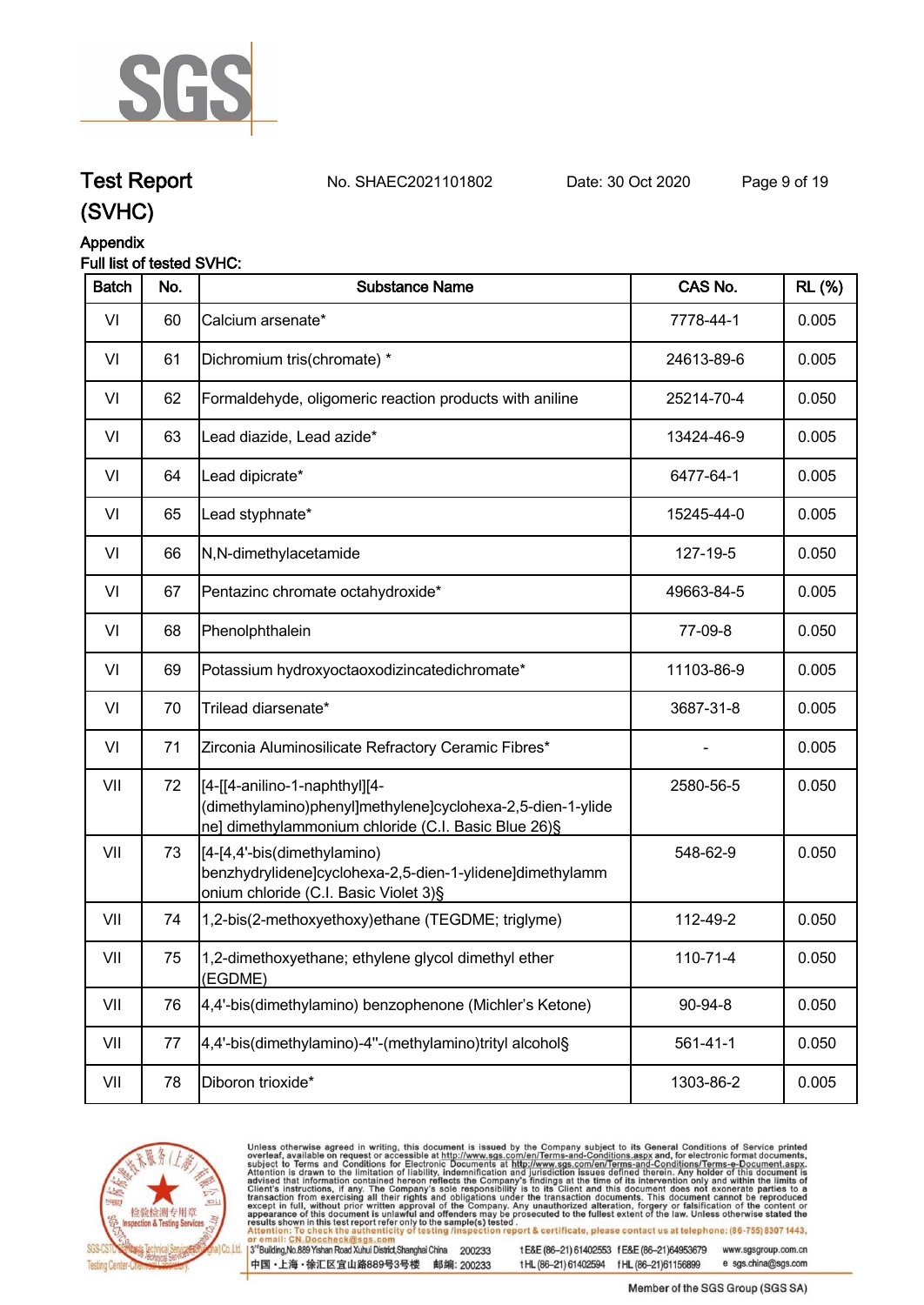

### **Test Report. No. SHAEC2021101802 Date: 30 Oct 2020. Page 10 of 19.**

#### **Appendix**

#### **Full list of tested SVHC:**

| <b>Batch</b> | No. | <b>Substance Name</b>                                                                                            | CAS No.        | <b>RL</b> (%) |
|--------------|-----|------------------------------------------------------------------------------------------------------------------|----------------|---------------|
| VII          | 79  | Formamide                                                                                                        | $75-12-7$      | 0.050         |
| VII          | 80  | Lead(II) bis(methanesulfonate)*                                                                                  | 17570-76-2     | 0.005         |
| VII          | 81  | N,N,N',N'-tetramethyl-4,4'-methylenedianiline (Michler's<br>base)                                                | $101 - 61 - 1$ | 0.050         |
| VII          | 82  | TGIC (1,3,5-tris (oxiranylmethyl) -1,3,5-triazine-<br>2,4,6(1H,3H,5H)-trione)                                    | 2451-62-9      | 0.050         |
| VII          | 83  | $\alpha$ , $\alpha$ -Bis[4-(dimethylamino)phenyl]-4<br>(phenylamino)naphthalene-1-methanol (C.I. Solvent Blue 4) | 6786-83-0      | 0.050         |
| VII          | 84  | $\beta$ -TGIC (1,3,5-tris[(2S and<br>2R)-2,3-epoxypropyl]-1,3,5-triazine-2,4,6-(1H,3H,5H)-trione)                | 59653-74-6     | 0.050         |
| VIII         | 85  | [Phthalato(2-)]dioxotrilead*                                                                                     | 69011-06-9     | 0.005         |
| VIII         | 86  | 1,2-Benzenedicarboxylic acid, dipentylester, branched and<br>linear                                              | 84777-06-0     | 0.050         |
| VIII         | 87  | 1,2-Diethoxyethane                                                                                               | 629-14-1       | 0.050         |
| VIII         | 88  | 1-Bromopropane                                                                                                   | 106-94-5       | 0.050         |
| VIII         | 89  | 3-Ethyl-2-methyl-2-(3-methylbutyl)-1,3-oxazolidine                                                               | 143860-04-2    | 0.050         |
| VIII         | 90  | 4-(1,1,3,3-tetramethylbutyl)phenol, ethoxylated                                                                  |                | 0.050         |
| VIII         | 91  | 4,4'-Methylenedi-o-toluidine                                                                                     | 838-88-0       | 0.050         |
| VIII         | 92  | 4,4'-Oxydianiline and its salts                                                                                  | 101-80-4       | 0.050         |
| VIII         | 93  | 4-Aminoazobenzene                                                                                                | 60-09-3        | 0.050         |
| VIII         | 94  | 4-Methyl-m-phenylenediamine                                                                                      | 95-80-7        | 0.050         |
| VIII         | 95  | 4-Nonylphenol, branched and linear                                                                               |                | 0.050         |
| VIII         | 96  | 6-Methoxy-m-toluidine                                                                                            | 120-71-8       | 0.050         |
| VIII         | 97  | Acetic acid, lead salt, basic*                                                                                   | 51404-69-4     | 0.005         |
|              |     |                                                                                                                  |                |               |



Unless otherwise agreed in writing, this document is issued by the Company subject to its General Conditions of Service printed overleaf, available on request or accessible at http://www.sgs.com/en/Terms-and-Conditions.asp

3<sup>te</sup>Building, No.889 Yishan Road Xuhui District, Shanghai China 200233 中国·上海·徐汇区宜山路889号3号楼 邮编: 200233

tE&E (86-21) 61402553 fE&E (86-21)64953679 www.sgsgroup.com.cn

tHL (86-21) 61402594 fHL (86-21)61156899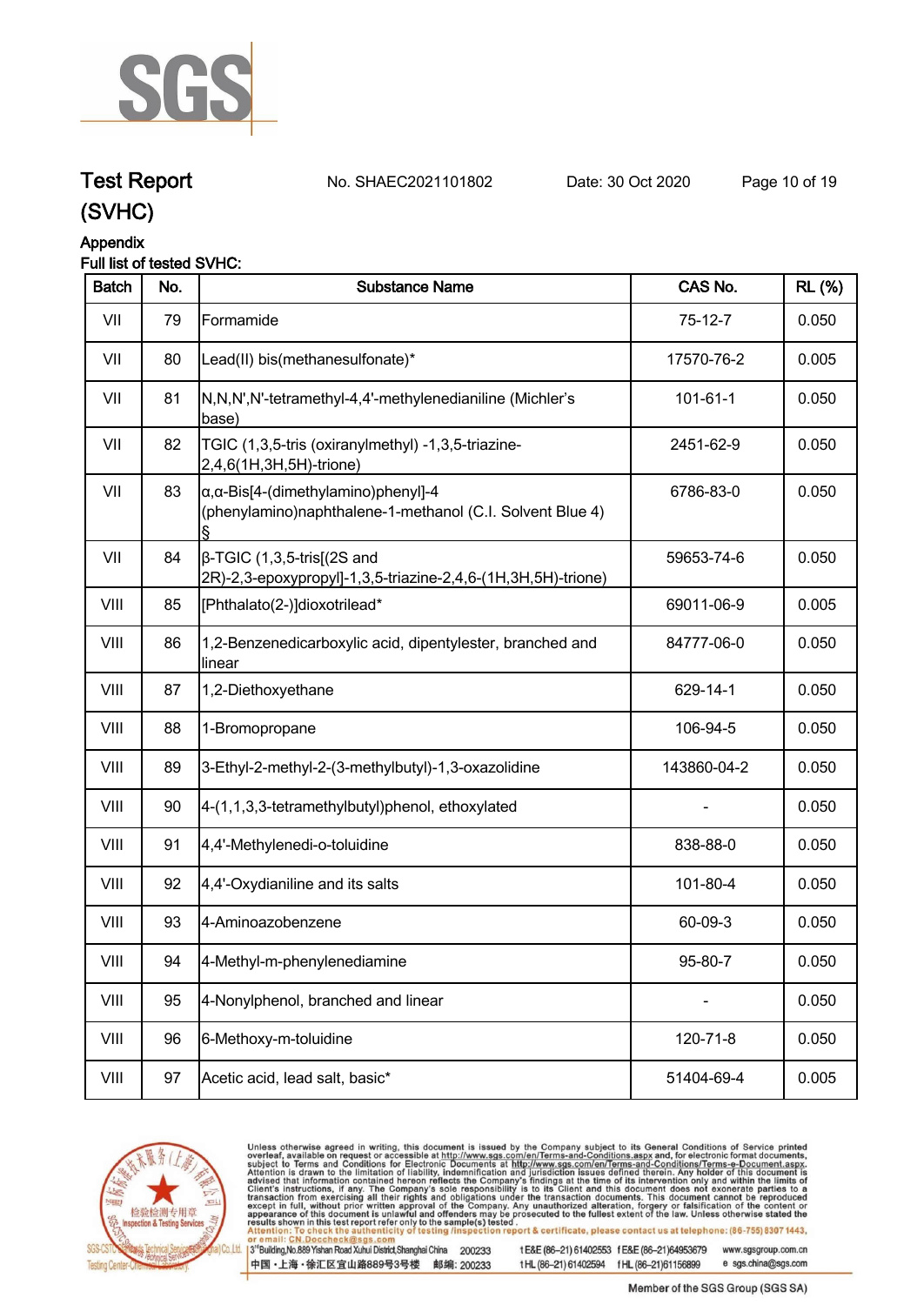

## **Test Report. No. SHAEC2021101802 Date: 30 Oct 2020. Page 11 of 19.**

### **(SVHC)**

#### **Appendix**

#### **Full list of tested SVHC:**

| <b>Batch</b> | No. | <b>Substance Name</b>                                                                                                                                            | CAS No.       | <b>RL</b> (%) |
|--------------|-----|------------------------------------------------------------------------------------------------------------------------------------------------------------------|---------------|---------------|
| VIII         | 98  | Biphenyl-4-ylamine                                                                                                                                               | $92 - 67 - 1$ | 0.050         |
| VIII         | 99  | Bis(pentabromophenyl) ether (DecaBDE)                                                                                                                            | 1163-19-5     | 0.050         |
| VIII         | 100 | Cyclohexane-1,2-dicarboxylic anhydride,<br>cis-cyclohexane-1,2-dicarboxylic anhydride,<br>trans-cyclohexane-1,2-dicarboxylic anhydride                           |               | 0.050         |
| VIII         | 101 | Diazene-1,2-dicarboxamide (C,C'-azodi(formamide))                                                                                                                | 123-77-3      | 0.050         |
| VIII         | 102 | Dibutyltin dichloride (DBTC)                                                                                                                                     | 683-18-1      | 0.050         |
| VIII         | 103 | Diethyl sulphate                                                                                                                                                 | 64-67-5       | 0.050         |
| VIII         | 104 | Diisopentylphthalate                                                                                                                                             | 605-50-5      | 0.050         |
| VIII         | 105 | Dimethyl sulphate                                                                                                                                                | $77 - 78 - 1$ | 0.050         |
| VIII         | 106 | Dinoseb                                                                                                                                                          | 88-85-7       | 0.050         |
| VIII         | 107 | Dioxobis(stearato)trilead*                                                                                                                                       | 12578-12-0    | 0.005         |
| VIII         | 108 | Fatty acids, C16-18, lead salts*                                                                                                                                 | 91031-62-8    | 0.005         |
| VIII         | 109 | Furan                                                                                                                                                            | 110-00-9      | 0.050         |
| VIII         | 110 | Henicosafluoroundecanoic acid                                                                                                                                    | 2058-94-8     | 0.050         |
| VIII         | 111 | Heptacosafluorotetradecanoic acid                                                                                                                                | 376-06-7      | 0.050         |
| VIII         | 112 | Hexahydromethylphathalic anhydride,<br>Hexahydro-4-methylphathalic anhydride,<br>Hexahydro-1-methylphathalic anhydride,<br>Hexahydro-3-methylphathalic anhydride |               | 0.050         |
| VIII         | 113 | Lead bis(tetrafluoroborate)*                                                                                                                                     | 13814-96-5    | 0.005         |
| VIII         | 114 | Lead cyanamidate*                                                                                                                                                | 20837-86-9    | 0.005         |
| VIII         | 115 | Lead dinitrate*                                                                                                                                                  | 10099-74-8    | 0.005         |
| VIII         | 116 | Lead monoxide*                                                                                                                                                   | 1317-36-8     | 0.005         |
|              |     |                                                                                                                                                                  |               |               |



Unless otherwise agreed in writing, this document is issued by the Company subject to its General Conditions of Service printed overleaf, available on request or accessible at http://www.sgs.com/en/Terms-and-Conditions.asp

3<sup>te</sup>Building, No.889 Yishan Road Xuhui District, Shanghai China 200233 中国·上海·徐汇区宜山路889号3号楼 邮编: 200233

tE&E (86-21) 61402553 fE&E (86-21)64953679 www.sgsgroup.com.cn

tHL (86-21) 61402594 fHL (86-21)61156899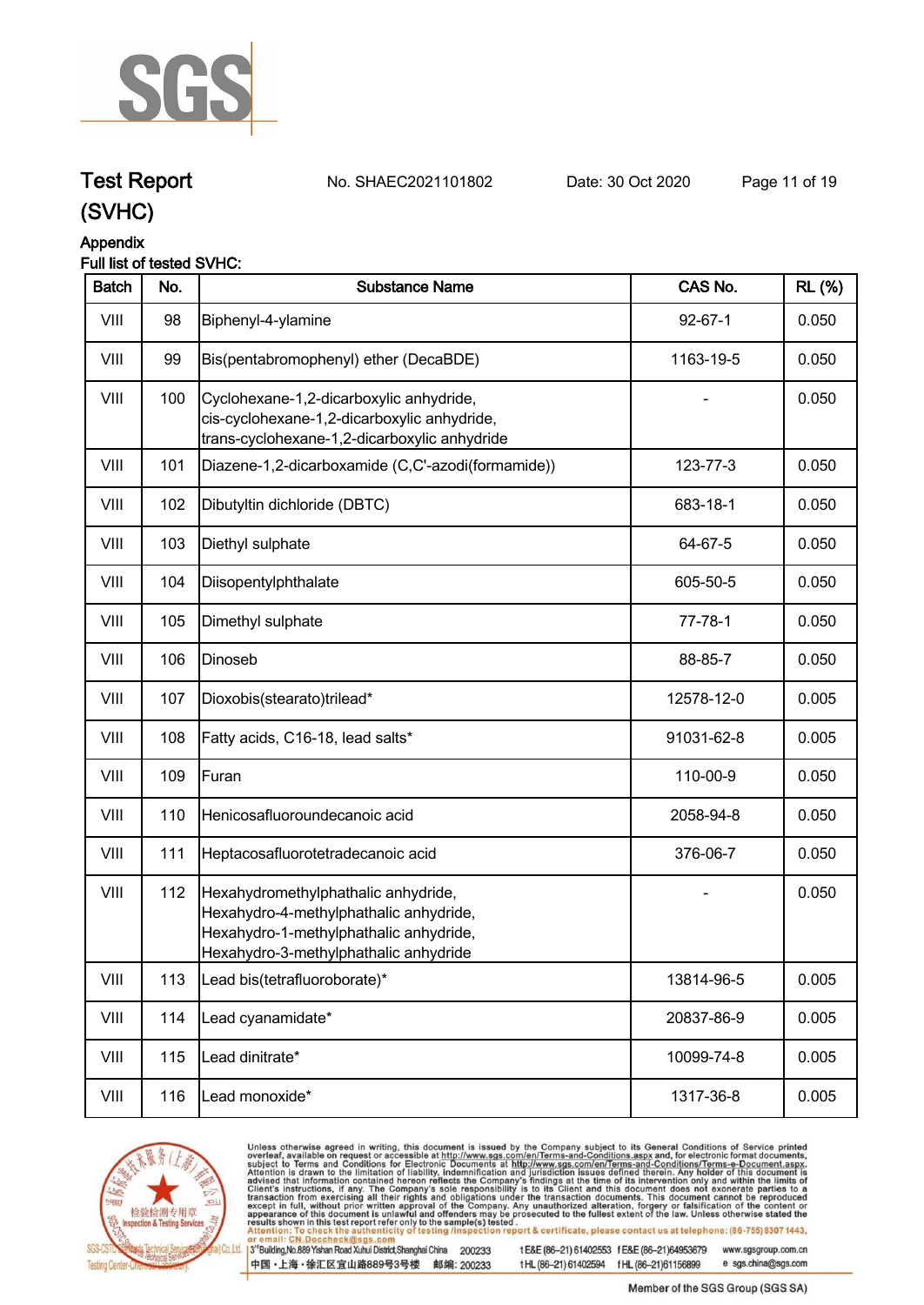

**Test Report. No. SHAEC2021101802 Date: 30 Oct 2020. Page 12 of 19.**

## **(SVHC)**

#### **Appendix**

#### **Full list of tested SVHC:**

| <b>Batch</b> | No. | <b>Substance Name</b>                                       | CAS No.     | <b>RL</b> (%) |
|--------------|-----|-------------------------------------------------------------|-------------|---------------|
| VIII         | 117 | Lead oxide sulfate*                                         | 12036-76-9  | 0.005         |
| VIII         | 118 | Lead tetroxide (orange lead)*                               | 1314-41-6   | 0.005         |
| VIII         | 119 | Lead titanium trioxide*                                     | 12060-00-3  | 0.005         |
| VIII         | 120 | Lead titanium zirconium oxide*                              | 12626-81-2  | 0.005         |
| VIII         | 121 | Methoxyacetic acid                                          | 625-45-6    | 0.050         |
| VIII         | 122 | Methyloxirane (Propylene oxide)                             | 75-56-9     | 0.050         |
| VIII         | 123 | N,N-dimethylformamide                                       | 68-12-2     | 0.050         |
| VIII         | 124 | N-Methylacetamide                                           | 79-16-3     | 0.050         |
| VIII         | 125 | N-Pentyl-isopentylphthalate                                 | 776297-69-9 | 0.050         |
| VIII         | 126 | o-Aminoazotoluene                                           | 97-56-3     | 0.050         |
| VIII         | 127 | o-Toluidine                                                 | 95-53-4     | 0.050         |
| VIII         | 128 | Pentacosafluorotridecanoic acid                             | 72629-94-8  | 0.050         |
| VIII         | 129 | Pentalead tetraoxide sulphate*                              | 12065-90-6  | 0.005         |
| VIII         | 130 | Pyrochlore, antimony lead yellow*                           | 8012-00-8   | 0.005         |
| VIII         | 131 | Silicic acid, barium salt, lead-doped*                      | 68784-75-8  | 0.005         |
| VIII         | 132 | Silicic acid, lead salt*                                    | 11120-22-2  | 0.005         |
| VIII         | 133 | Sulfurous acid, lead salt, dibasic*                         | 62229-08-7  | 0.005         |
| VIII         | 134 | Tetraethyllead*                                             | 78-00-2     | 0.005         |
| VIII         | 135 | Tetralead trioxide sulphate*                                | 12202-17-4  | 0.005         |
| VIII         | 136 | Tricosafluorododecanoic acid                                | 307-55-1    | 0.050         |
| VIII         | 137 | Trilead bis(carbonate) dihy droxide (basic lead carbonate)* | 1319-46-6   | 0.005         |



Unless otherwise agreed in writing, this document is issued by the Company subject to its General Conditions of Service printed overleaf, available on request or accessible at http://www.sgs.com/en/Terms-and-Conditions.asp

3<sup>te</sup>Building, No.889 Yishan Road Xuhui District, Shanghai China 200233 中国·上海·徐汇区宜山路889号3号楼 邮编: 200233

tE&E (86-21) 61402553 fE&E (86-21)64953679 www.sgsgroup.com.cn

tHL (86-21) 61402594 fHL (86-21)61156899 e sgs.china@sgs.com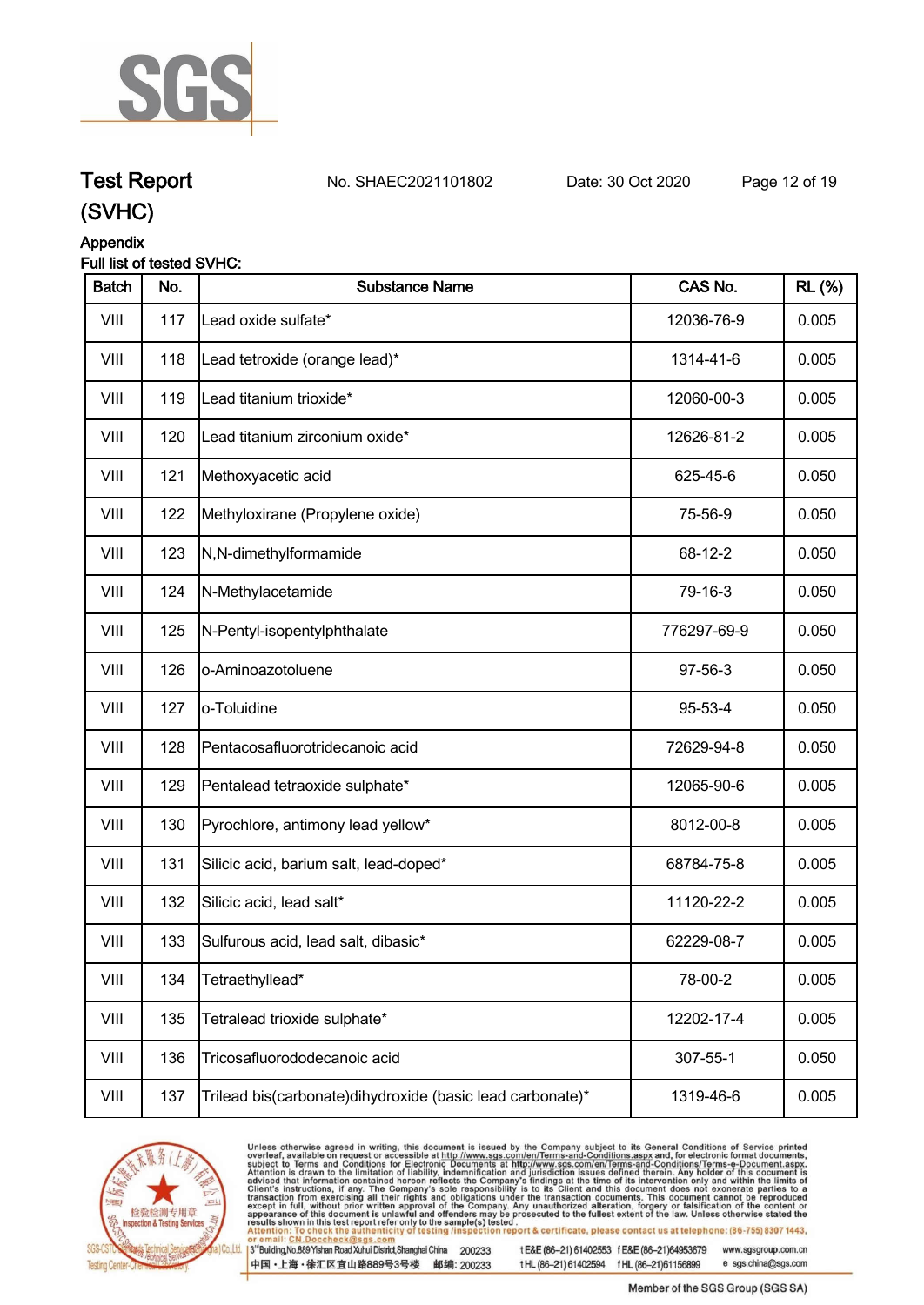

## **Test Report. No. SHAEC2021101802 Date: 30 Oct 2020. Page 13 of 19.**

**(SVHC)**

## **Appendix**

#### **Full list of tested SVHC:**

| <b>Batch</b> | No. | <b>Substance Name</b>                                                                                                                                            | CAS No.    | <b>RL</b> (%) |
|--------------|-----|------------------------------------------------------------------------------------------------------------------------------------------------------------------|------------|---------------|
| VIII         | 138 | Trilead dioxide phosphonate*                                                                                                                                     | 12141-20-7 | 0.005         |
| IX           | 139 | 4-Nonylphenol, branched and linear, ethoxylated                                                                                                                  |            | 0.050         |
| IX           | 140 | Ammonium pentadecafluorooctanoate (APFO)**                                                                                                                       | 3825-26-1  | 0.050         |
| IX           | 141 | Cadmium oxide*                                                                                                                                                   | 1306-19-0  | 0.005         |
| IX           | 142 | Cadmium*                                                                                                                                                         | 7440-43-9  | 0.005         |
| IX           | 143 | Dipentyl phthalate (DPP)                                                                                                                                         | 131-18-0   | 0.050         |
| IX           | 144 | Pentadecafluorooctanoic acid (PFOA)                                                                                                                              | 335-67-1   | 0.050         |
| X            | 145 | Cadmium sulphide*                                                                                                                                                | 1306-23-6  | 0.005         |
| X            | 146 | Dihexyl phthalate                                                                                                                                                | 84-75-3    | 0.050         |
| X            | 147 | [Disodium 3,3'-[[1,1'-biphenyl] -4,4'-diylbis(azo)]<br>bis(4-aminonaphthalene-1-sulphonate) (C.I. Direct Red 28)                                                 | 573-58-0   | 0.050         |
| X            | 148 | Disodium 4-amino-3-[[4'-[(2,4-diaminophenyl)azo]<br>[1,1'-biphenyl]-4-yl]azo] -5-hydroxy-6-<br>(phenylazo)naphthalene-2,7-disulphonate (C.I. Direct Black<br>38) | 1937-37-7  | 0.050         |
| X            | 149 | Imidazolidine-2-thione; (2-imidazoline-2-thiol)                                                                                                                  | 96-45-7    | 0.050         |
| X            | 150 | Lead di(acetate)*                                                                                                                                                | 301-04-2   | 0.005         |
| X            | 151 | Trixylyl phosphate                                                                                                                                               | 25155-23-1 | 0.050         |
| XI           | 152 | 1,2-Benzenedicarboxylic acid, dihexyl ester, branched and<br>linear                                                                                              | 68515-50-4 | 0.050         |
| XI           | 153 | Cadmium chloride*                                                                                                                                                | 10108-64-2 | 0.005         |
| XI           | 154 | Sodium perborate; perboric acid, sodium salt*                                                                                                                    |            | 0.005         |
| XI           | 155 | Sodium peroxometaborate*                                                                                                                                         | 7632-04-4  | 0.005         |
| XII          | 156 | 2- (2H-benzotriazol-2-yl) -4,6-ditertpentylphenol (UV-328)                                                                                                       | 25973-55-1 | 0.050         |



Unless otherwise agreed in writing, this document is issued by the Company subject to its General Conditions of Service printed overleaf, available on request or accessible at http://www.sgs.com/en/Terms-and-Conditions.asp

3<sup>te</sup>Building, No.889 Yishan Road Xuhui District, Shanghai China 200233 中国·上海·徐汇区宜山路889号3号楼 邮编: 200233

tE&E (86-21) 61402553 fE&E (86-21)64953679 www.sgsgroup.com.cn

tHL (86-21) 61402594 fHL (86-21)61156899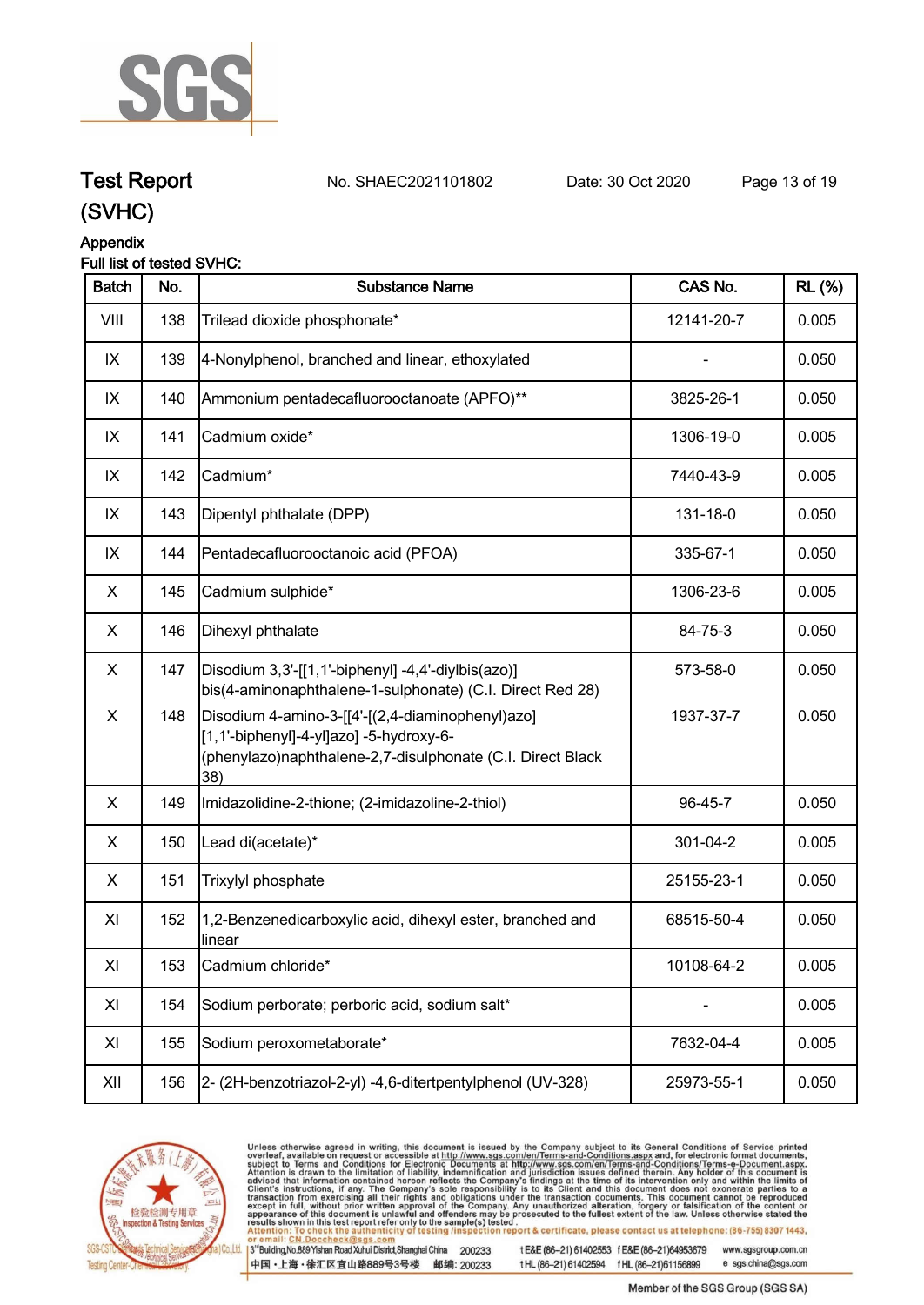

**Test Report. No. SHAEC2021101802 Date: 30 Oct 2020. Page 14 of 19.**

### **(SVHC)**

#### **Appendix**

#### **Full list of tested SVHC:**

| <b>Batch</b> | No. | <b>Substance Name</b>                                                                                                                                                                                                                                                   | CAS No.                   | <b>RL</b> (%) |
|--------------|-----|-------------------------------------------------------------------------------------------------------------------------------------------------------------------------------------------------------------------------------------------------------------------------|---------------------------|---------------|
| XII          | 157 | 2-benzotriazol-2-yl-4,6-di-tert-butylphenol (UV-320)                                                                                                                                                                                                                    | 3846-71-7                 | 0.050         |
| XII          | 158 | 2-ethylhexyl<br>10-ethyl-4,4-dioctyl-7-oxo-8-oxa-3,5-dithia-4-stannatetradeca<br>noate (DOTE)                                                                                                                                                                           | 15571-58-1                | 0.050         |
| XII          | 159 | Cadmium fluoride*                                                                                                                                                                                                                                                       | 7790-79-6                 | 0.005         |
| XII          | 160 | Cadmium sulphate*                                                                                                                                                                                                                                                       | 10124-36-4,31119-53<br>-6 | 0.005         |
| XII          | 161 | Reaction mass of 2-ethylhexyl<br>10-ethyl-4,4-dioctyl-7-oxo-8-oxa-3,5-dithia-4-stannatetradeca<br>noate & 2-ethylhexyl 10-ethyl-4-[[2-[(2-ethylhexyl)oxy]<br>-2-oxoethyl]thio]-4-octyl-7-oxo-8-oxa-3,5-dithia-4-stannatetra<br>decanoate (reaction mass of DOTE & MOTE) |                           | 0.050         |
| XIII         | 162 | 1,2-benzenedicarboxylic acid, di-C6-10-alkyl esters;<br>1,2-benzenedicarboxylic acid, mixed decyl and hexyl and<br>octyl diesters with ≥ 0.3% of dihexyl phthalate                                                                                                      |                           | 0.050         |
| XIII         | 163 | 5-sec-butyl-2-<br>(2,4-dimethylcyclohex-3-en-1-yl)-5-methyl-1,3-dioxane [1],<br>5-sec-butyl-2-<br>(4,6-dimethylcyclohex-3-en-1-yl)-5-methyl-1,3-dioxane [2]<br>[covering any of the individual isomers of [1] and [2] or any<br>combination thereof]                    |                           | 0.050         |
| XIV          | 164 | 1,3-propanesultone                                                                                                                                                                                                                                                      | 1120-71-4                 | 0.050         |
| XIV          | 165 | 2,4-di-tert-butyl-6-(5-chlorobenzotriazol-2-yl) phenol<br>(UV-327)                                                                                                                                                                                                      | 3864-99-1                 | 0.050         |
| XIV          | 166 | 2-(2H-benzotriazol-2-yl)-4-(tert-butyl)-6-(sec-butyl)phenol<br>(UV-350)                                                                                                                                                                                                 | 36437-37-3                | 0.050         |
| XIV          | 167 | Nitrobenzene                                                                                                                                                                                                                                                            | 98-95-3                   | 0.050         |
| XIV          | 168 | Perfluorononan-1-oic-acid and its sodium and ammonium<br>salts                                                                                                                                                                                                          |                           | 0.050         |
| XV           | 169 | Benzo[def]chrysene (Benzo[a]pyrene)                                                                                                                                                                                                                                     | $50 - 32 - 8$             | 0.050         |
| XVI          | 170 | 4,4'-isopropylidenediphenol (bisphenol A)                                                                                                                                                                                                                               | 80-05-7                   | 0.050         |



Unless otherwise agreed in writing, this document is issued by the Company subject to its General Conditions of Service printed overleaf, available on request or accessible at http://www.sgs.com/en/Terms-and-Conditions.asp

3<sup>te</sup>Building, No.889 Yishan Road Xuhui District, Shanghai China 200233 中国·上海·徐汇区宜山路889号3号楼 邮编: 200233

tE&E (86-21) 61402553 fE&E (86-21)64953679 www.sgsgroup.com.cn tHL (86-21) 61402594 fHL (86-21)61156899 e sgs.china@sgs.com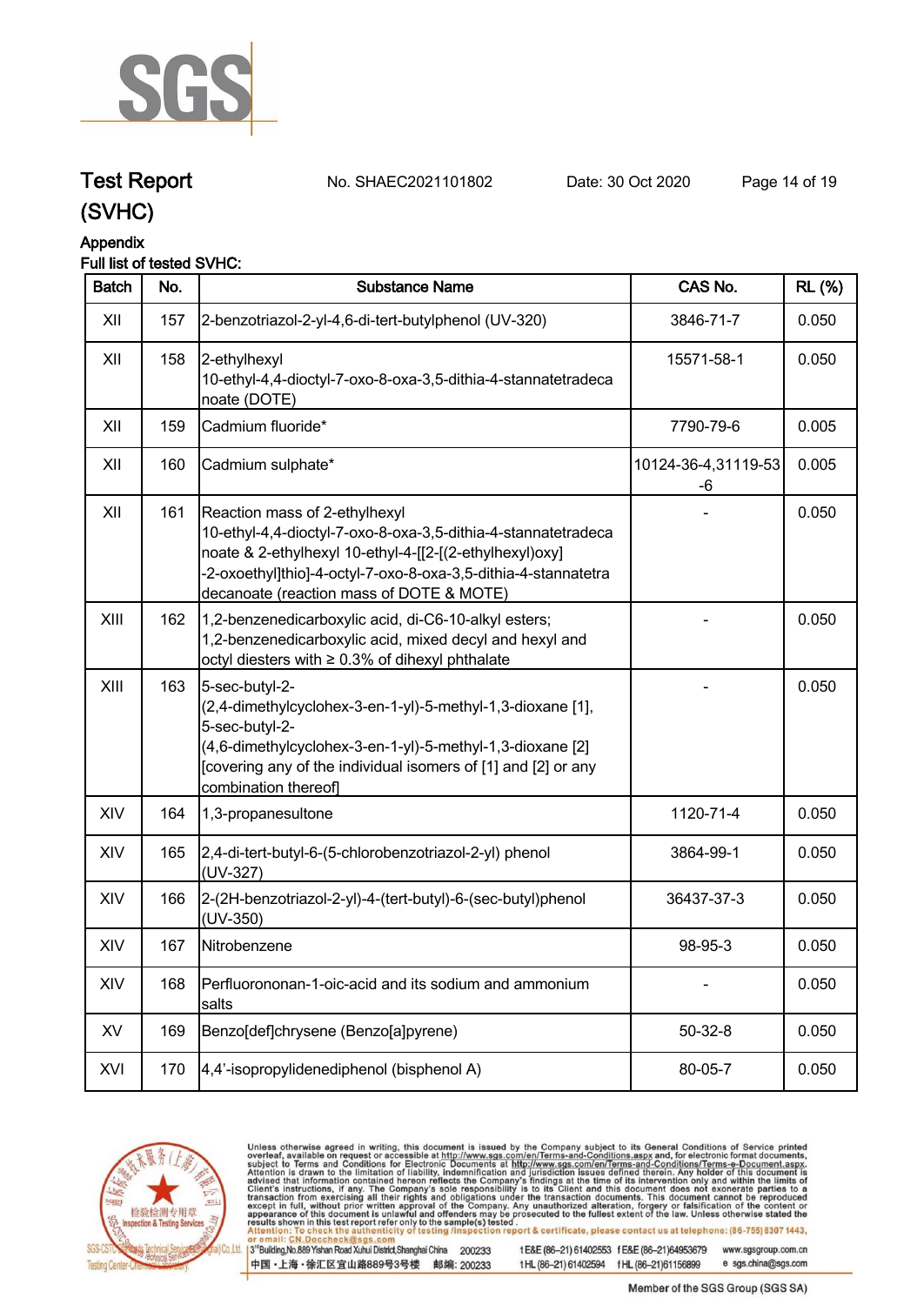

**Test Report. No. SHAEC2021101802 Date: 30 Oct 2020. Page 15 of 19.**

### **(SVHC)**

#### **Appendix**

#### **Full list of tested SVHC:**

| <b>Batch</b> | No. | <b>Substance Name</b>                                                                                                                                                                                             | CAS No.        | <b>RL</b> (%) |
|--------------|-----|-------------------------------------------------------------------------------------------------------------------------------------------------------------------------------------------------------------------|----------------|---------------|
| XVI          | 171 | 4-Heptylphenol, branched and linear                                                                                                                                                                               |                | 0.050         |
| XVI          | 172 | Nonadecafluorodecanoic acid (PFDA) and its sodium and<br>ammonium salts                                                                                                                                           |                | 0.050         |
| XVI          | 173 | p-(1,1-dimethylpropyl)phenol                                                                                                                                                                                      | 80-46-6        | 0.050         |
| XVII         | 174 | Perfluorohexane-1-sulphonic acid and its salts                                                                                                                                                                    |                | 0.050         |
| XVIII        | 175 | 1,6,7,8,9,14,15,16,17,17,18,18-Dodecachloropentacyclo[12.<br>2.1.16,9.02,13.05,10]octadeca-7,15-diene ("Dechlorane<br>Plus"™) [covering any of its individual anti- and syn-isomers<br>or any combination thereof |                | 0.050         |
| <b>XVIII</b> | 176 | Benz[a]anthracene                                                                                                                                                                                                 | 56-55-3        | 0.050         |
| <b>XVIII</b> | 177 | Cadmium nitrate*                                                                                                                                                                                                  | 10325-94-7     | 0.005         |
| <b>XVIII</b> | 178 | Cadmium carbonate*                                                                                                                                                                                                | 513-78-0       | 0.005         |
| <b>XVIII</b> | 179 | Cadmium hydroxide*                                                                                                                                                                                                | 21041-95-2     | 0.005         |
| <b>XVIII</b> | 180 | Chrysene                                                                                                                                                                                                          | 218-01-9       | 0.050         |
| XVIII        | 181 | Reaction products of 1,3,4-thiadiazolidine-2,5-dithione,<br>formaldehyde and 4-heptylphenol, branched and linear<br>(RP-HP) [with ≥0.1% w/w 4-heptylphenol, branched and<br>linear]                               |                | 0.050         |
| XIX          | 182 | Benzene-1,2,4-tricarboxylic acid 1,2-anhydride (trimellitic<br>anhydride)                                                                                                                                         | 552-30-7       | 0.050         |
| XIX          | 183 | Benzo[ghi]perylene                                                                                                                                                                                                | 191-24-2       | 0.050         |
| XIX          | 184 | Decamethylcyclopentasiloxane (D5)                                                                                                                                                                                 | 541-02-6       | 0.050         |
| XIX          | 185 | Dicyclohexyl phthalate (DCHP)                                                                                                                                                                                     | 84-61-7        | 0.050         |
| XIX          | 186 | Disodium octaborate*                                                                                                                                                                                              | 12008-41-2     | 0.005         |
| XIX          | 187 | Dodecamethylcyclohexasiloxane (D6)                                                                                                                                                                                | 540-97-6       | 0.050         |
| XIX          | 188 | Ethylenediamine (EDA)                                                                                                                                                                                             | $107 - 15 - 3$ | 0.050         |



Unless otherwise agreed in writing, this document is issued by the Company subject to its General Conditions of Service printed overleaf, available on request or accessible at http://www.sgs.com/en/Terms-and-Conditions.asp

3<sup>te</sup>Building, No.889 Yishan Road Xuhui District, Shanghai China 200233 中国·上海·徐汇区宜山路889号3号楼 邮编: 200233

tE&E (86-21) 61402553 fE&E (86-21)64953679 www.sgsgroup.com.cn tHL (86-21) 61402594 fHL (86-21)61156899 e sgs.china@sgs.com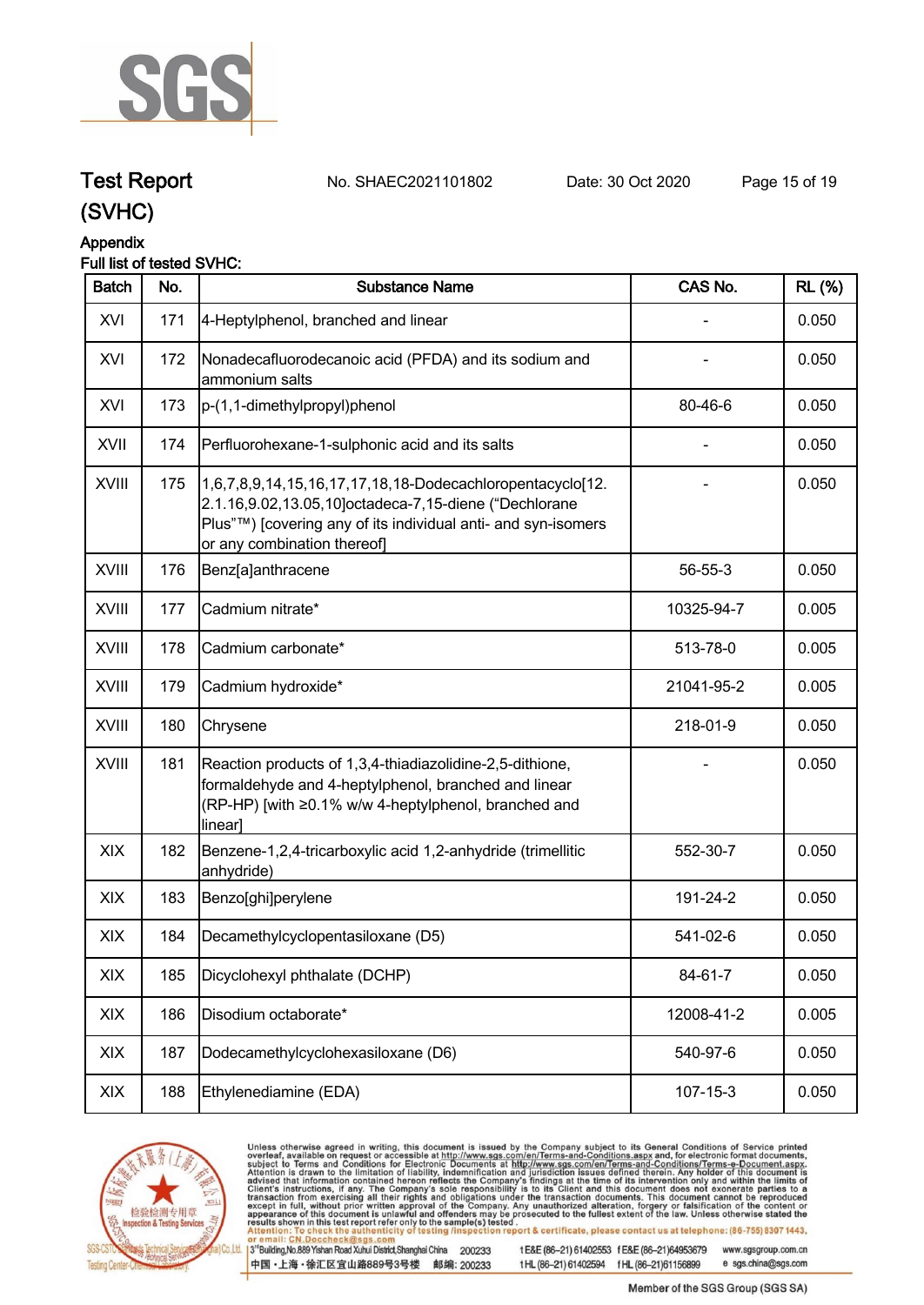

**Test Report. No. SHAEC2021101802 Date: 30 Oct 2020. Page 16 of 19.**

### **Appendix**

| Full list of tested SVHC: |
|---------------------------|
|---------------------------|

| <b>Batch</b> | No. | <b>Substance Name</b>                                                                                                                                               | CAS No.       | <b>RL</b> (%) |
|--------------|-----|---------------------------------------------------------------------------------------------------------------------------------------------------------------------|---------------|---------------|
| XIX          | 189 | Lead*                                                                                                                                                               | 7439-92-1     | 0.005         |
| XIX          | 190 | Octamethylcyclotetrasiloxane (D4)                                                                                                                                   | 556-67-2      | 0.050         |
| XIX          | 191 | Terphenyl, hydrogenated                                                                                                                                             | 61788-32-7    | 0.050         |
| XX           | 192 | 1,7,7-trimethyl-3-<br>(phenylmethylene)bicyclo[2.2.1]heptan-2-one (3-benzylidene<br>camphor)                                                                        | 15087-24-8    | 0.050         |
| XX           | 193 | 2,2-bis(4'-hydroxyphenyl)-4-methylpentane                                                                                                                           | 6807-17-6     | 0.050         |
| XX           | 194 | Benzo[k]fluoranthene                                                                                                                                                | 207-08-9      | 0.050         |
| XX           | 195 | Fluoranthene                                                                                                                                                        | 206-44-0      | 0.050         |
| XX           | 196 | Phenanthrene                                                                                                                                                        | $85 - 01 - 8$ | 0.050         |
| XX           | 197 | Pyrene                                                                                                                                                              | 129-00-0      | 0.050         |
| XXI          | 198 | 2,3,3,3-tetrafluoro-2-(heptafluoropropoxy) propionic acid, its<br>salts and its acyl halides (covering any of their individual<br>isomers and combinations thereof) |               | 0.050         |
| XXI          | 199 | 2-methoxyethyl acetate                                                                                                                                              | 110-49-6      | 0.050         |
| XXI          | 200 | 4-tert-butylphenol (PTBP)                                                                                                                                           | 98-54-4       | 0.050         |
| XXI          | 201 | Tris(4-nonylphenyl, branched and linear) phosphite (TNPP)<br>with $\geq 0.1\%$ w/w of 4-nonylphenol, branched and linear<br>$(4-NP)$                                |               | 0.050         |
| XXII         | 202 | 2-benzyl-2-dimethylamino-4'-morpholinobutyrophenone                                                                                                                 | 119313-12-1   | 0.050         |
| XXII         | 203 | 2-methyl-1-(4-methylthiophenyl)-2-morpholinopropan-1-one                                                                                                            | 71868-10-5    | 0.050         |
| XXII         | 204 | Diisohexyl phthalate                                                                                                                                                | 71850-09-4    | 0.050         |
| XXII         | 205 | Perfluorobutane sulfonic acid (PFBS) and its salts                                                                                                                  |               | 0.050         |
| <b>XXIII</b> | 206 | 1-vinylimidazole                                                                                                                                                    | 1072-63-5     | 0.050         |



Unless otherwise agreed in writing, this document is issued by the Company subject to its General Conditions of Service printed overleaf, available on request or accessible at http://www.sgs.com/en/Terms-and-Conditions.asp

3<sup>te</sup>Building, No.889 Yishan Road Xuhui District, Shanghai China 200233 中国·上海·徐汇区宜山路889号3号楼 邮编: 200233

tE&E (86-21) 61402553 fE&E (86-21)64953679 www.sgsgroup.com.cn

tHL (86-21) 61402594 fHL (86-21)61156899 e sgs.china@sgs.com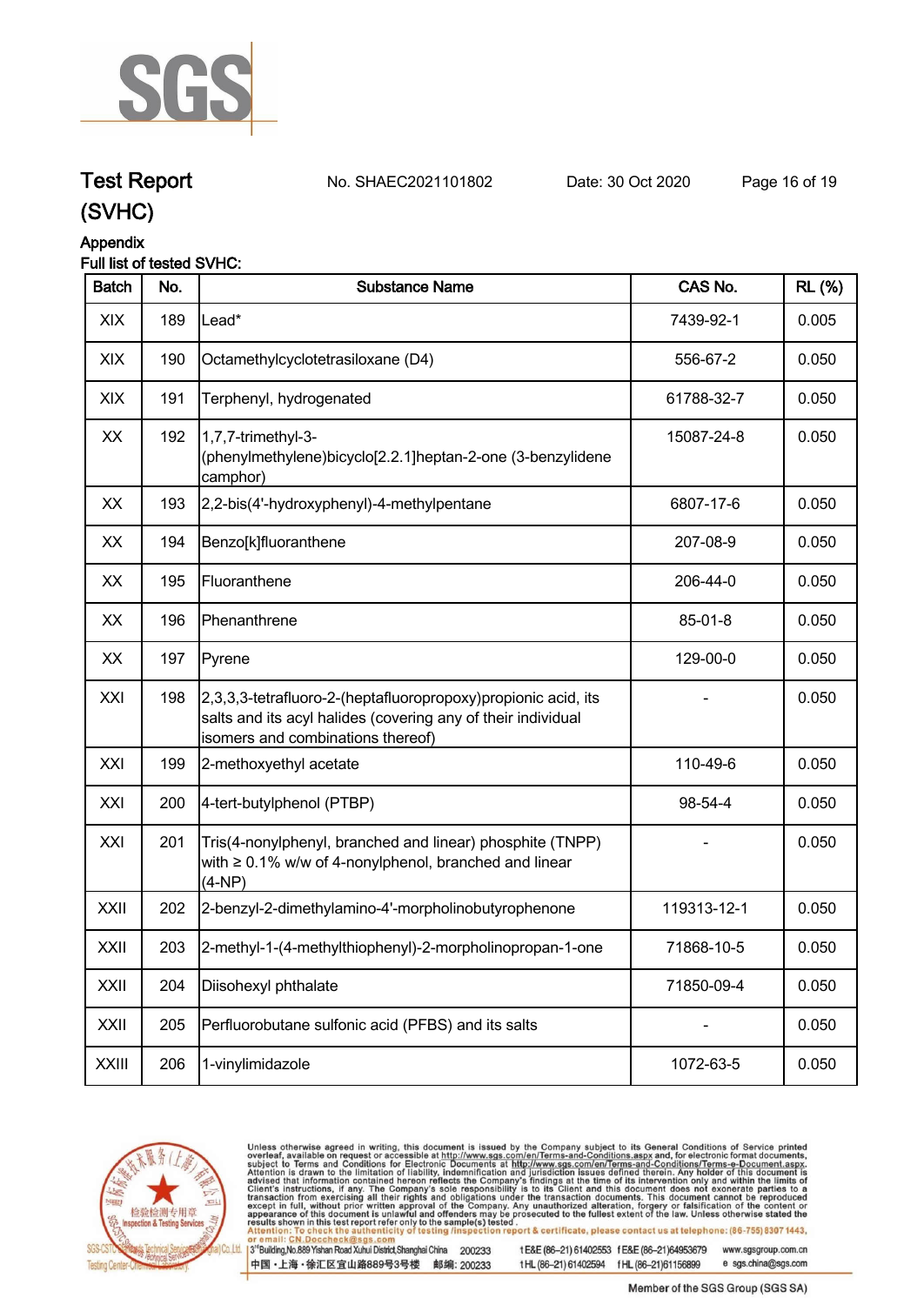

# **Test Report. No. SHAEC2021101802 Date: 30 Oct 2020. Page 17 of 19.**

### **(SVHC)**

#### **Appendix**

#### **Full list of tested SVHC:**

| <b>Batch</b> | No. | Substance Name                                                                                                                                                                                                        | CAS No.       | <b>RL</b> (%) |
|--------------|-----|-----------------------------------------------------------------------------------------------------------------------------------------------------------------------------------------------------------------------|---------------|---------------|
| <b>XXIII</b> | 207 | 2-methylimidazole                                                                                                                                                                                                     | 693-98-1      | 0.050         |
| <b>XXIII</b> | 208 | Butyl 4-hydroxybenzoate                                                                                                                                                                                               | $94 - 26 - 8$ | 0.050         |
| <b>XXIII</b> | 209 | Dibutylbis(pentane-2,4-dionato-O,O')tin**                                                                                                                                                                             | 22673-19-4    | 0.050         |
|              | 210 | IResorcinol                                                                                                                                                                                                           | 108-46-3      | 0.050         |
|              | 211 | bis(2-(2-methoxyethoxy)ethyl) ether                                                                                                                                                                                   | 143-24-8      | 0.050         |
|              | 212 | Dioctyltin dilaurate, stannane, dioctyl-, bis(coco acyloxy)<br>derivs., and any other stannane, dioctyl-, bis(fatty acyloxy)<br>derivs. wherein C12 is the predominant carbon number of<br>the fatty acyloxy moiety** |               | 0.050         |



Unless otherwise agreed in writing, this document is issued by the Company subject to its General Conditions of Service printed overleaf, available on request or accessible at http://www.sgs.com/en/Terms-and-Conditions.asp

3<sup>te</sup>Building, No.889 Yishan Road Xuhui District, Shanghai China 200233 中国·上海·徐汇区宜山路889号3号楼 邮编: 200233

tE&E (86-21) 61402553 fE&E (86-21)64953679 www.sgsgroup.com.cn

tHL (86-21) 61402594 fHL (86-21)61156899 e sgs.china@sgs.com Member of the SGS Group (SGS SA)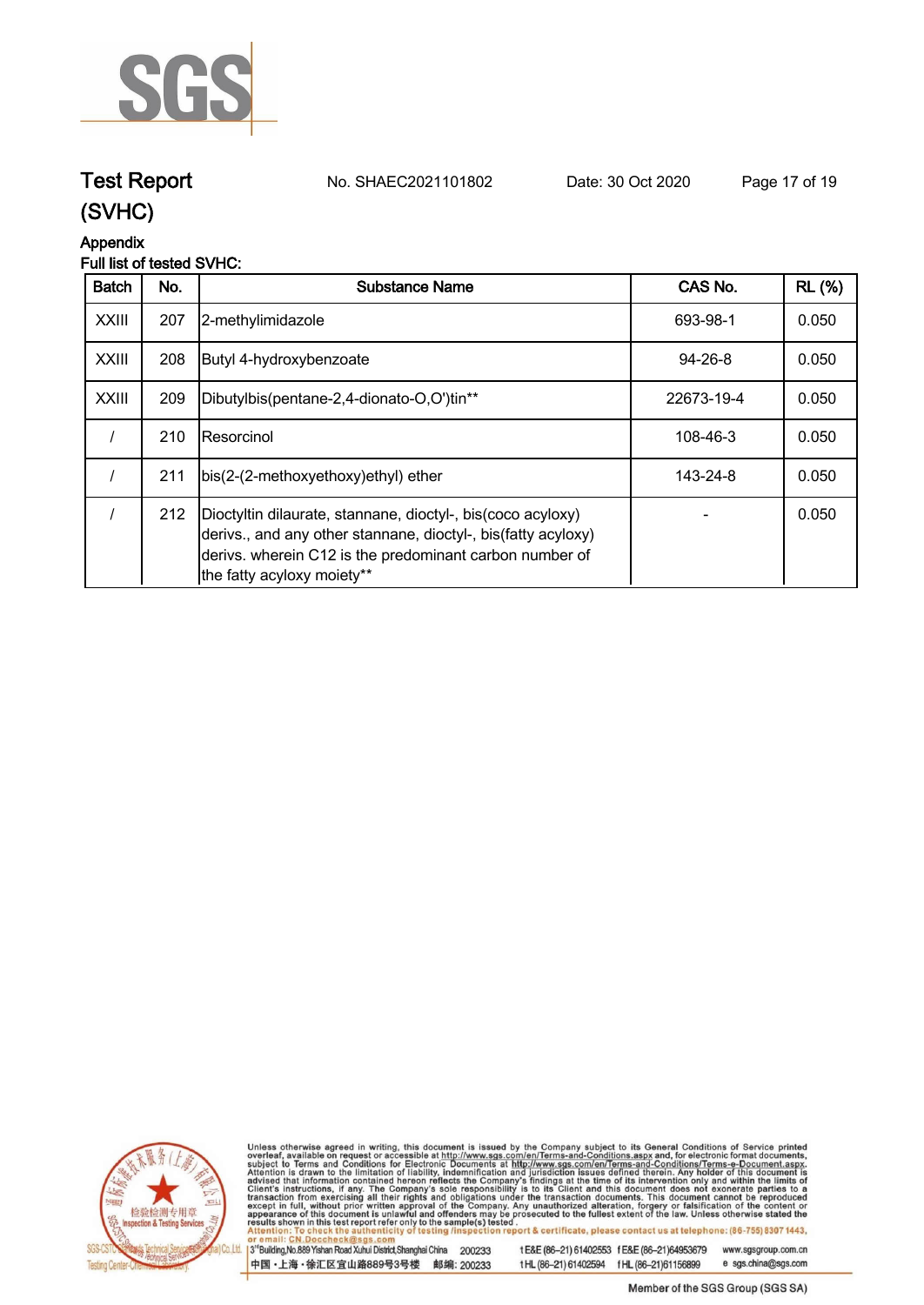

## **Test Report. No. SHAEC2021101802 Date: 30 Oct 2020. Page 18 of 19. (SVHC) ATTACHMENTS**

#### **SVHC Testing Flow Chart**





Unless otherwise agreed in writing, this document is issued by the Company subject to its General Conditions of Service printed overleaf, available on request or accessible at http://www.sgs.com/en/Terms-and-Conditions.asp

3<sup>rd</sup>Building, No.889 Yishan Road Xuhui District, Shanghai China 200233 中国·上海·徐汇区宜山路889号3号楼 邮编: 200233

tE&E (86-21) 61402553 fE&E (86-21)64953679 www.sgsgroup.com.cn

e sgs.china@sgs.com t HL (86-21) 61402594 f HL (86-21) 61156899